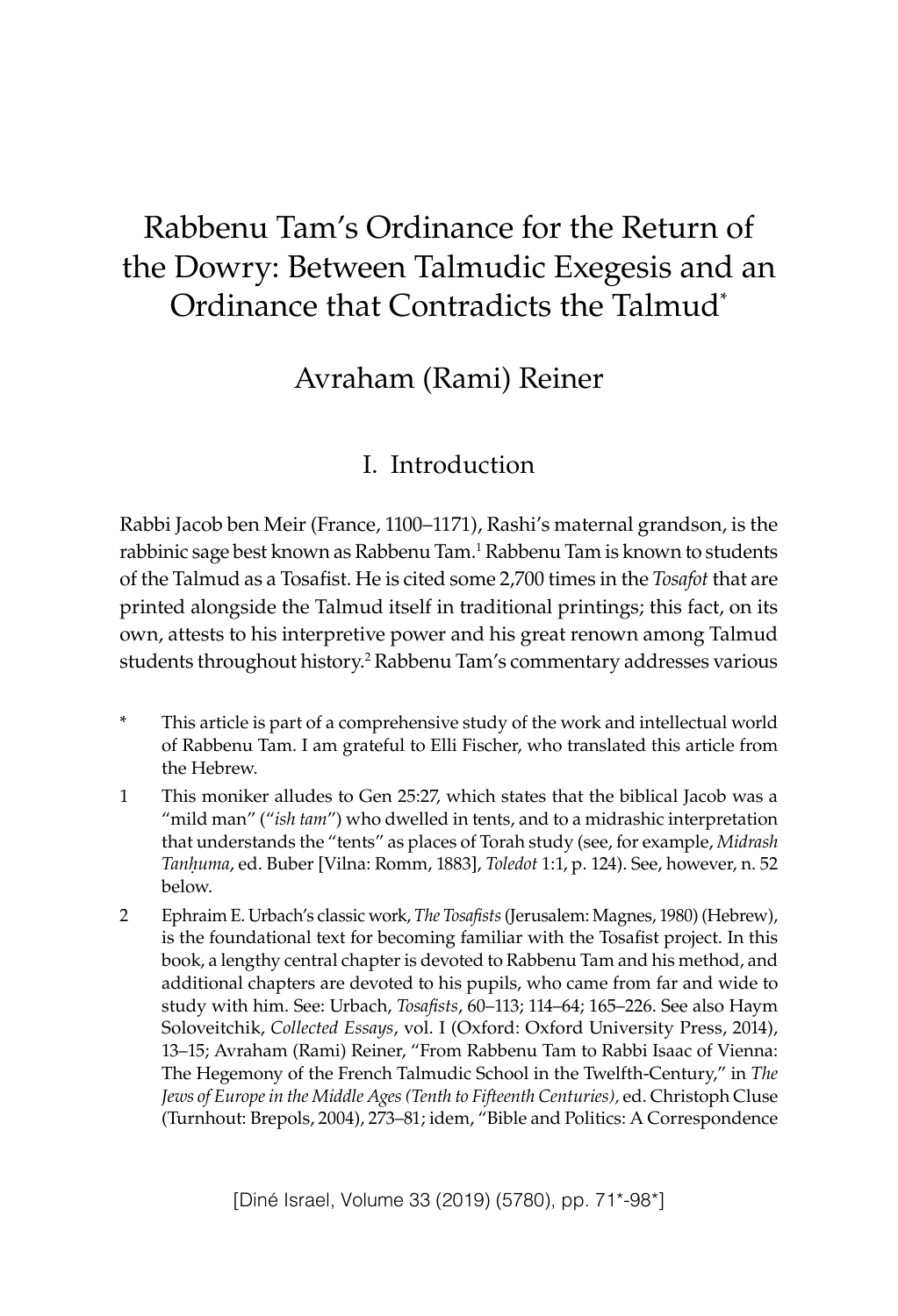aspects of the Talmud. Sometimes he scrutinizes the text of the Talmud, at other times he offers a running commentary on the passage he is discussing, and frequently he seeks to harmonize two distinct passages.<sup>3</sup> Rabbenu Tam's various methods of interpretation yielded a significant number of innovative readings, which in turn produced novel halakhic rulings, some of which are even called by the name of the commentator-halakhist. Among the latter are his rulings about the proper order of the passages placed within phylacteries ("Rabbenu Tam *tefillin"*)<sup>4</sup> and his determinations vis-à-vis the beginning and end of the Sabbath ("Rabbenu Tam times").<sup>5</sup>

In addition to his interpretive activities, Rabbenu Tam also wrote numerous halakhic responsa.<sup>6</sup> These responsa focus primarily, though not

between Rabbenu Tam and the Authorities of Champagne," in *Entangled Histories: Knowledge, Authority, and Jewish Culture in the Thirteenth Century,*  ed. E. Baumgarten, R. M. Karras, and K. Mesler (Philadelphia: University of Pennsylvania Press, 2016), 59–72.

3 On this interpretive method, see Solomon Luria, *Yam Shel Shelomo* (Bnei Brak: Vaʻad le-hotsa'at sefarim neḥutsim le-lomde Torah], 1959), second introduction to Tractate *Ḥullin*:

> Let us return to the origins, to the Talmud with which we engage and whose waters we drink. If not for the French sages, the Tosafists, who made it as one sphere—and of them it is said that the words of sages are like spurs—turning it over and rolling it from one place to another that seems like a dream, without interpretation and without foundation, rather, one passage says one thing, and another passage says another, and one has nothing to do with the other. Yet, we find that the Talmud is thus harmonized and bound together. All of its opacity is resolved, and the content of its rulings confirmed.

- 4 *Tosafot* to *Menaḥot* 34b, s.v. "*ve-hakorei*"; on this history of Rabbenu Tam's view, see Yaakov Gertner, *Gilgulei Minhag Be-sifrut Ha-halakhah* [*Development of Custom in Halakhic Literature*] (Jerusalem: Magnes, 1995), 134–70.
- 5 *Tosafot* to *Shabbat* 35b, s.v. "*trei*"; *Tosafot* to *Pesaḥim* 94a, s.v. "R. Judah."
- 6 Some of the responsa appear in *Sefer Ha-yashar, Responsa*, ed. Shraga Rosenthal (Berlin: Defus Tsevi Hirsh b.r. Yitsḥak Ittskovski, 1898)*.* Others are scattered in contemporary European halakhic writing, such as *Sefer Ra'avyah*, ed. Avigdor Aptowitzer (Jerusalem: Mekize Nirdamim, 1938); *Shibbolei Ha-leket*, vol. 1 (*Shibbolei Ha-leket Ha-shalem by Rabbenu Zedekiah ben R. Abraham Harofe*), ed. S. Buber (Vilna, 1887); *Shibbolei Ha-leket*, vol. 2 (*Shibbolei Ha-leket: Ḥelek Sheni*), ed. M. Z. Hasidah (Jerusalem, 1969), *Or Zaru'a* (Isaac ben Moses of Vienna, *Or Zaru'a* [Jerusalem: Mekhon Yerushalayim, 2010]); *Responsa Maharam Mi-Rothenburg*, ed. S. Emanuel (Jerusalem: Ha-Iggud ha-Olami le-Madda'e ha-Yahadut, Keren ha-Rav David Mosheh ve-Amalyah Rozen, 2012); and *Sefer Mordekhai*.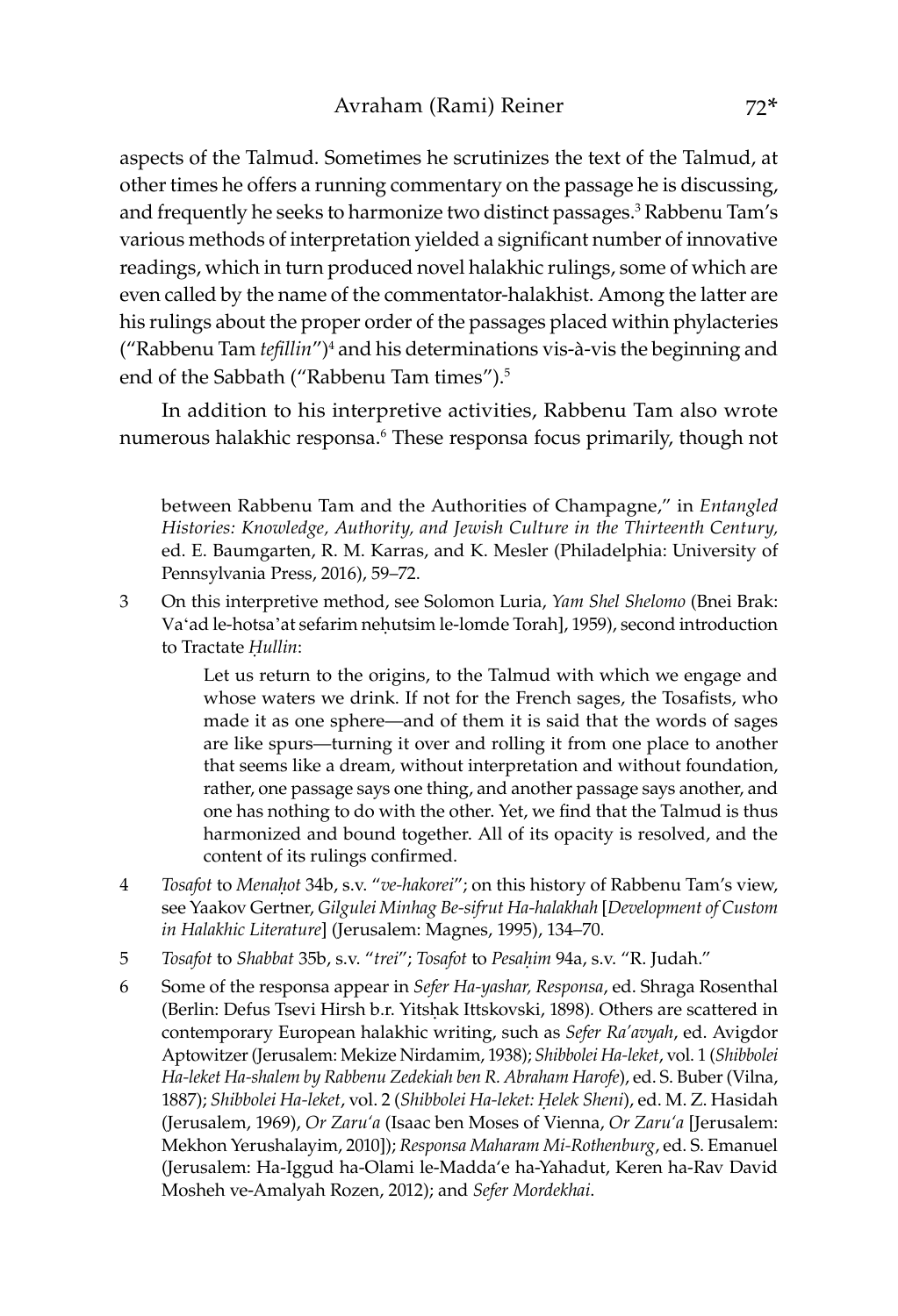exclusively, on halakhic rulings. In the process of rendering such rulings, Rabbenu Tam had to interpret the relevant talmudic discussions, and these interpretations appear in the Tosafist works on the Talmud; usually, there is no indication in this literature that Rabbenu Tam's interpretation originated in a responsum.7 In other words, Tosafists who were generally interested in Talmud commentary "peeled away" the fact that the interpretation they cite was in a responsum, and thus they did not mention the name of the addressee, the question asked, the introductory matter in the letters, or the direct halakhic conclusions that emerge from the interpretation.

Rabbenu Tam did not write only commentaries and responsa. On occasion, he made ordinances ("*takanot*") whose purpose was to change *halakhah*. Very few Jewish sages made ordinances; the short list includes Tanna'im Hillel and Rabban Yoḥanan ben Zakkai and medieval sages Rabbenu Gershom Me'or Ha-golah and Rabbenu Tam. This simple fact can teach us something about Rabbenu Tam's self-consciousness: He considered himself authorized to impose ordinances, for, as noted, such ordinances change *halakhah* and do not interpret it.<sup>8</sup>

In the present article, I will address one of Rabbenu Tam's ordinances: The return of the dowry to the father of a woman who died right after her wedding (nissu'in).<sup>9</sup> According to talmudic law, when a wedded woman

- 7 Thus, "Rabbenu Tam's isolating measures" ("*harḥakot de-Rabbenu Tam*"), whose purpose is to persuade a husband to divorce his wife, originate in a responsum that appears in *Sefer Ha-yashar, Responsa*, §24, pp. 39–42. To arrive at his position, Rabbenu Tam offered a new interpretation of the talmudic discussion of the "rebellious wife" (*b. Ketub.* 63a–b). His interpretation appears in *Tosafot ad loc*., s.v. "*aval*." One who reads the interpretation on the standard page of Talmud would not know that the interpretation originates in an assertive halakhic responsum and that it is likely that halakhic necessity caused him to interpret the passage how he did.
- 8 On Rabbenu Tam's ordinances, see Louis Finkelstein, *Jewish Self-Government in the Middle Ages* (New York: P. Feldheim, 1964), 150–215. For a discussion of Rabbenu Tam's ordinance about appealing the validity of a writ of divorce, see R. Reiner, "Regulation, Law and Everything in Between: The Laws of Gittin as a Depiction of Society," *Tarbiz* 82 (2014): 139–63 (Hebrew).
- 9 To avoid confusion, throughout this article, "wedding" and related terms will refer specifically to *nissu'in*, the second stage of the halakhic marriage process, when the wife moves into the husband's home. "Betrothal" refers to "*erusin*." Terms like "marriage" and "matrimony" refer to the legal status that obtains even after betrothal.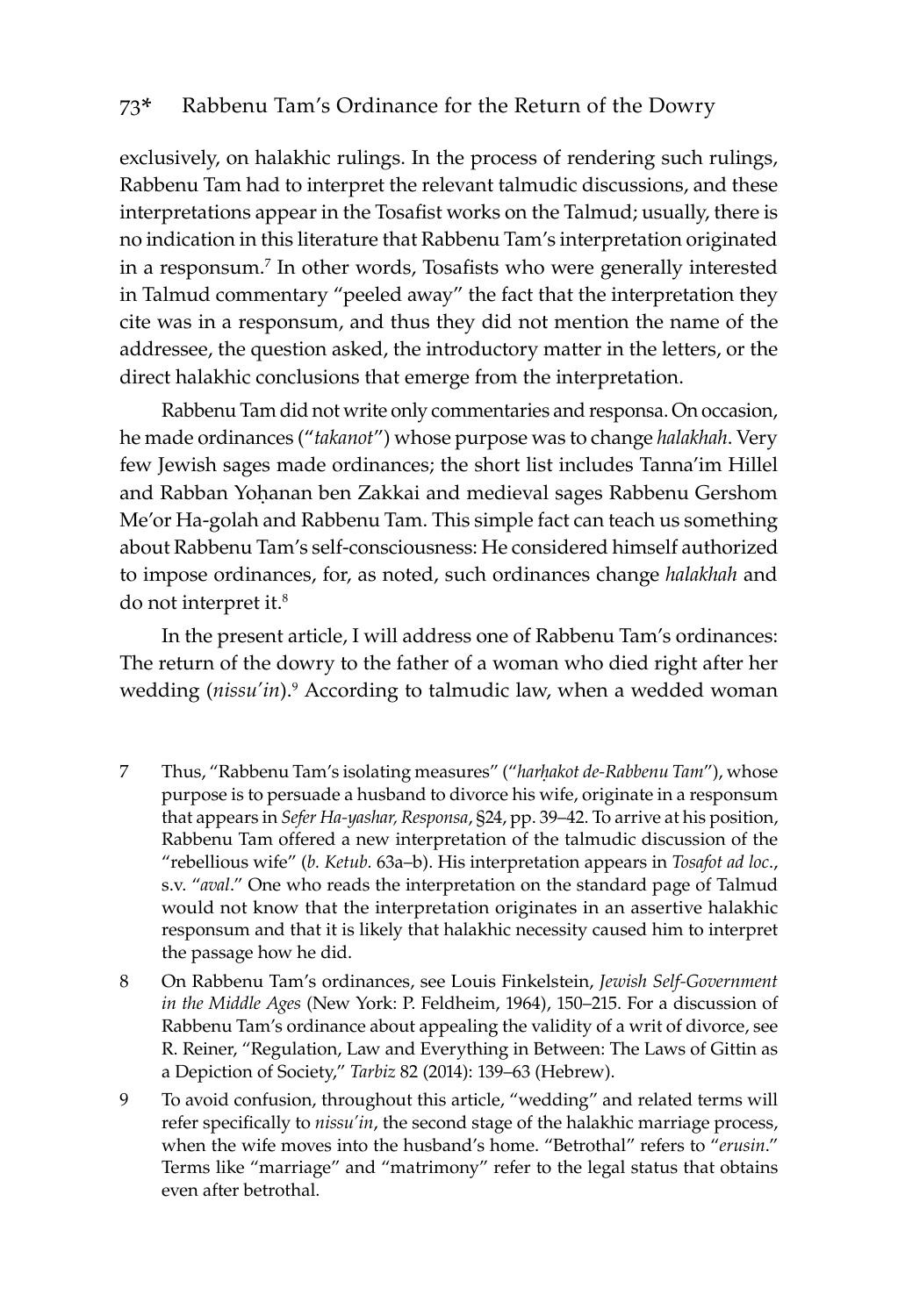("*nesu'ah*") dies, her husband inherits her. This applies even where the woman dies on her wedding day or a few days after her wedding. In such a case, the halakhic outcome is that the newlywed and newly-widowed husband inherits whatever her father gave her to bring into her new household. The bereft father, on the other hand, has not only lost his daughter but also the assets that he gave his daughter in anticipation of her wedding.

The first part of this article will include a presentation of the talmudic discussion in *b. Ketubbot* 47a alongside the commentaries of Rashi and his grandson, Rabbenu Tam. I will attempt to demonstrate that Rabbenu Tam's interpretation is completely unreasonable from the perspective of the discussion's straightforward meaning. The interpretation is thus directed not only at understanding the unfolding of the discussion but also at attaining the aforementioned result: returning the father's money to its original owner.

In the second part of the article, I will present Rabbenu Tam's ordinance and claim that Rabbenu Tam sensed that his interpretation of the discussion is not plausible, and he therefore instituted a Talmud-circumventing ordinance whose purpose is to prevent the husband from inheriting his wife when she died suddenly soon after her wedding.

### II. Presentation of the Problem

In the calamitous portending of Leviticus: "Your strength shall be spent to no purpose. Your land shall not yield its produce, nor shall the trees of the land yield their fruit" (Lev 26:20). Already in the halakhic *midrash* on this book, the sages disagree about the meaning of the expression, "your strength shall be spent to no purpose":

"Your strength shall be spent to no purpose"—Rebbi says: This refers to a vineyard. Others say: This refers to flax. Still others say: This is their strength (itself). Alternatively: This refers to one who married off his daughter and gave her a lot of money, but before the seven days of rejoicing are completed his daughter dies. Thus he buries his daughter and loses his money. (*Sifra Beḥukkotai* 2:5)

Of interest is the interpretation cited "alternatively." According to this interpretation, the biblical curse, "Your strength shall be spent to no purpose," comes to fruition when a man's newlywed daughter dies within seven days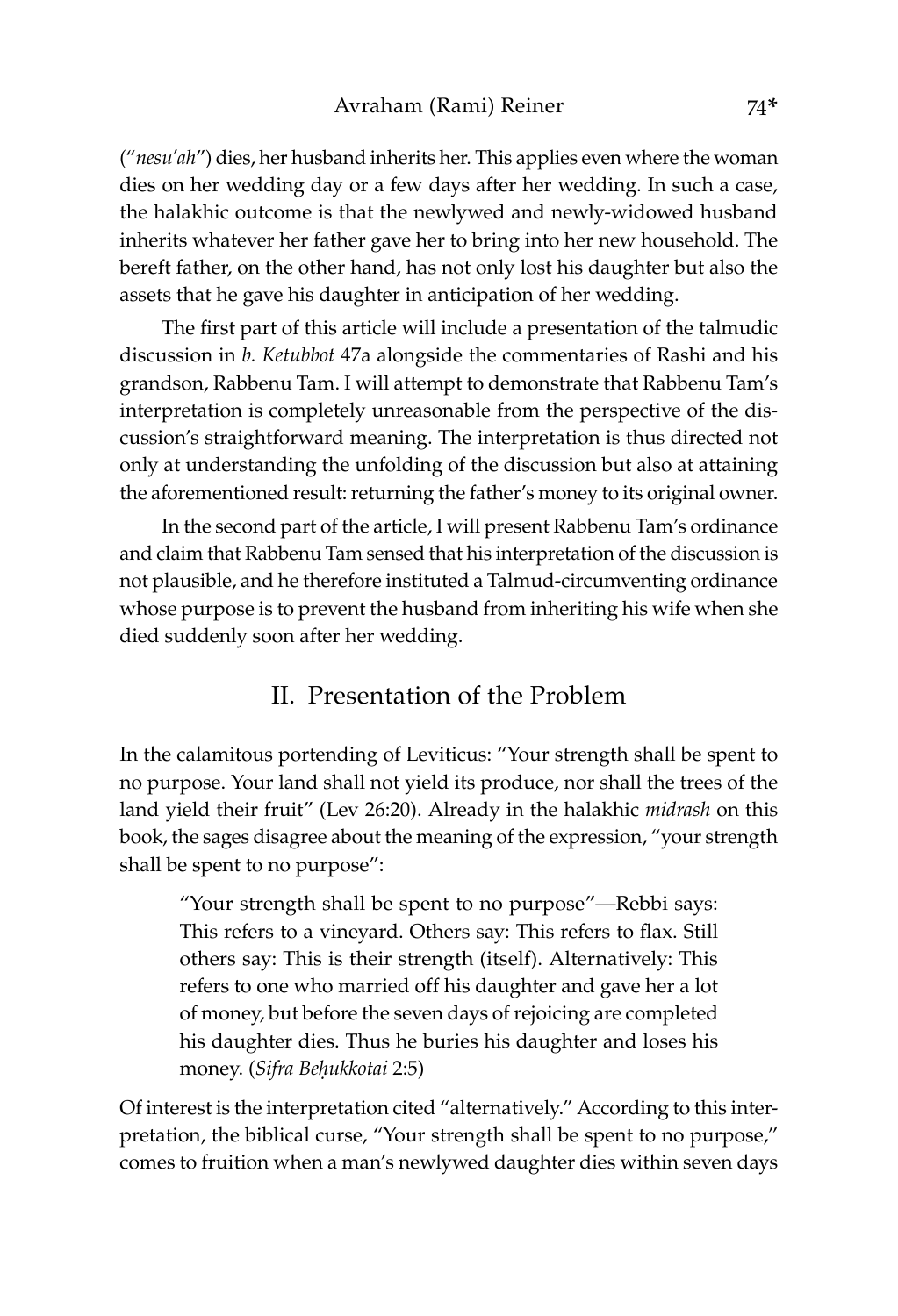after her wedding, while the festivities are still ongoing. However, the death itself is not enough. For the curse to reach its complete fulfillment, another component is necessary: he "gave her a lot of money." Only then, when he loses his daughter as well as the money he had allocated for her dowry, does the scriptural curse, "Your strength shall be spent to no purpose," manifest in full.

This terrible curse is comprised of two components of distinct character. The first component is the sudden death of the daughter right after her wedding. This is an immutable act of God. In contrast, the second component, the loss of money, is a result of the law, particularly of *halakhah*, which ordained that when a *nesu'ah* dies, her husband, who may have been living with her only a few days before her death, inherits the entire sum of the dowry that the father had set aside for his dead daughter. In this, the second aspect of the curse differs from the first part, which is, as mentioned, an act of God. Among the Jewish sages throughout history, there were several who attempted to come to terms with this law, whose implication is the father's loss of property as a result of his loss of his daughter.<sup>10</sup> This article will examine Rabbenu Tam's activities in this regard.

### III. The Discussion in *b. Ketubbot* 47a and Rashi's Commentary on It

The following *baraita* that deals with the laws of a husband's inheritance of his deceased wife appears in *b. Ketubbot* 47a:<sup>11</sup>

If he wrote for her [Rashi: If **the father** set aside for her, **as her dowry** … and he wrote them for her **while she was betrothed**] usufruct, clothing, and implements that would come with her from her father's house to her husband's house, and she died [Rashi: **while betrothed**]—the husband is not entitled to these

<sup>10</sup> For a survey of various ordinances on this matter, see Aharon Shweka, "The Controversy about the Marriage Statute (Taqqanat Ha-Nissu'in) of Toledo," *Tarbiz* 68 (1998): 88 nn. 5–6 (Hebrew).

<sup>11</sup> The law that a husband inherits his wife is not taught explicitly anywhere in the Mishnah. However, several *mishnayot* are predicated on it. See, for example, *m. Ketub.* 4:10; *m. Bek.* 8:10. Regarding the status of the law of the husband's inheritance in the Talmud, see *b. Ketub.* 84a; *b. B. Bat.* 109b; *b. Bek.* 52b.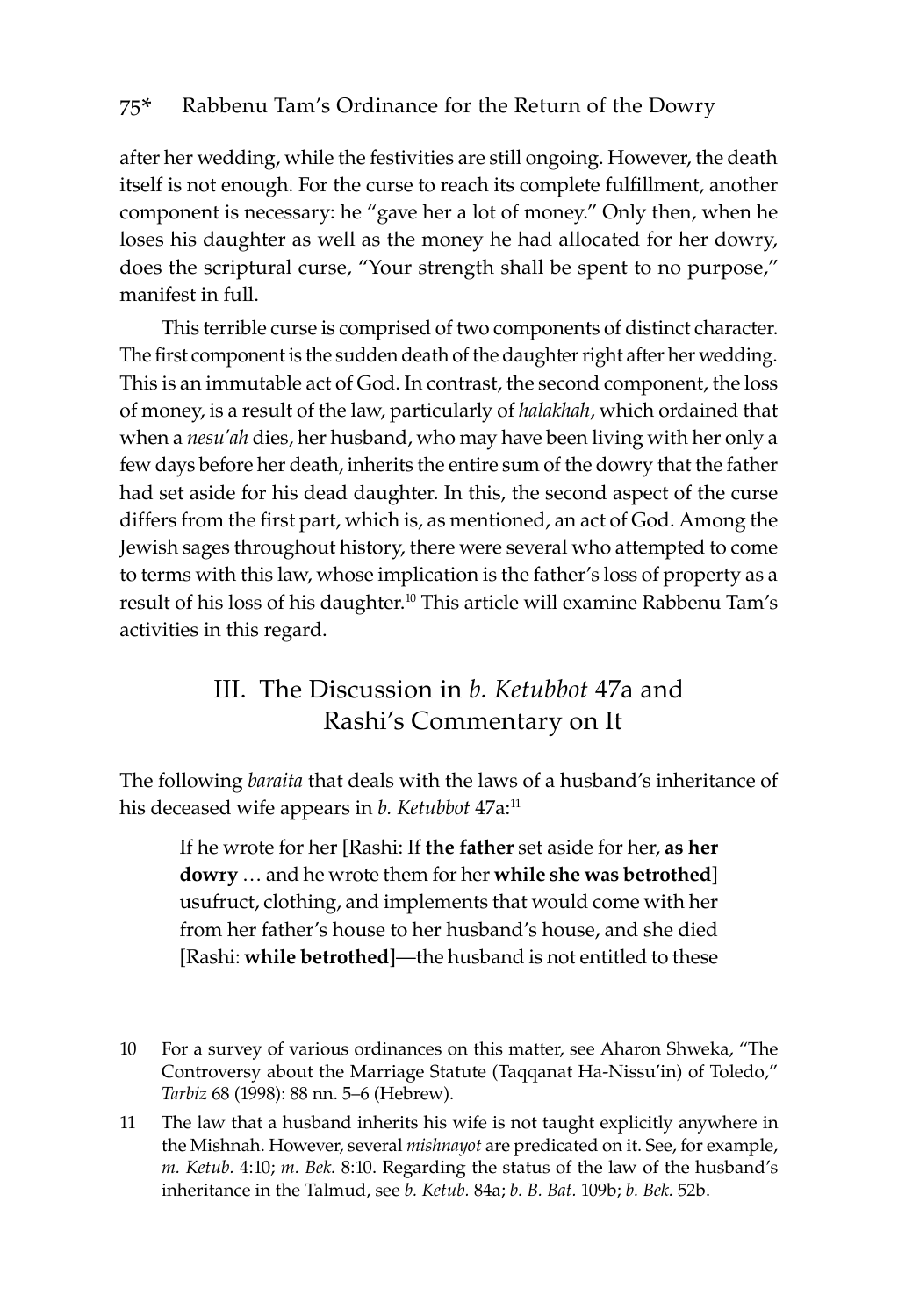things. They said in the name of Rabbi Nathan: The husband is entitled to these things.

Rashi posits that this *baraita* deals with a case in which the woman died while betrothed, before *nissu'in*. Rashi uses the term "*erusin*" ("betrothal"), which means that the matrimonial bond between the couple has already been legally effected, though they have not yet begun to live together. According to scriptural law and rabbinic *halakhah* alike, a betrothed woman ("*arusah*") and a *nesu'ah* are both considered to be married women (with respect to the prohibition of adultery, for instance), even though, with respect to other areas of *halakhah*, there are differences between an *arusah* and a *nesu'ah*.

Rashi thus explained the *baraita* as relating to an *arusah* who died before *nissu'in*. In such a case, the anonymous first Tanna asserts that the husband does not inherit his wife, whereas Rabbi Nathan maintains that, "The husband is entitled to these things." According to this interpretation, the *baraita* does not address a case where the woman died after *nissu'in*, when her status is that of a *nesu'ah* in every respect. It is almost certain that, according to Rashi, in such a case, the husband is entitled to "these things" even according to the first Tanna; after all, she is a *nesu'ah* in every respect.

After quoting the aforementioned *baraita*, the Talmud compares a case in which the woman dies—the case of the *baraita*—to a case in which the husband dies—the case addressed in the first *mishnah* of the fifth chapter of *Ketubbot*. The *mishnah* states:

If she was widowed or divorced, whether from *erusin* or *nissu'in*, she collects the entire amount. Rabbi Elazar ben Azariah says: If she is a *nesu'ah*, she collects the entire amount, but if she was [only] an *arusah*—a virgin collects two hundred and a widow one hundred. (*m. Ketub.* 5:1; *b. Ketub.* 54b)

According to this *mishnah*, a woman who became widowed after *nissu'in* is entitled, according to all opinions, to the entire sum that the husband committed to her in her *ketubbah*. In contrast, if the husband dies between *erusin* and *nissu'in*, according to Rabbi Elazar ben Azariah she is entitled only to the minimal value of a *ketubbah* as determined by the Sages, whereas according to the anonymous first Tanna, the law pertaining to the *arusah* is the same as the law pertaining to the *nesu'ah*: both collect the entire amount of the *ketubbah* to which the deceased husband had committed for her.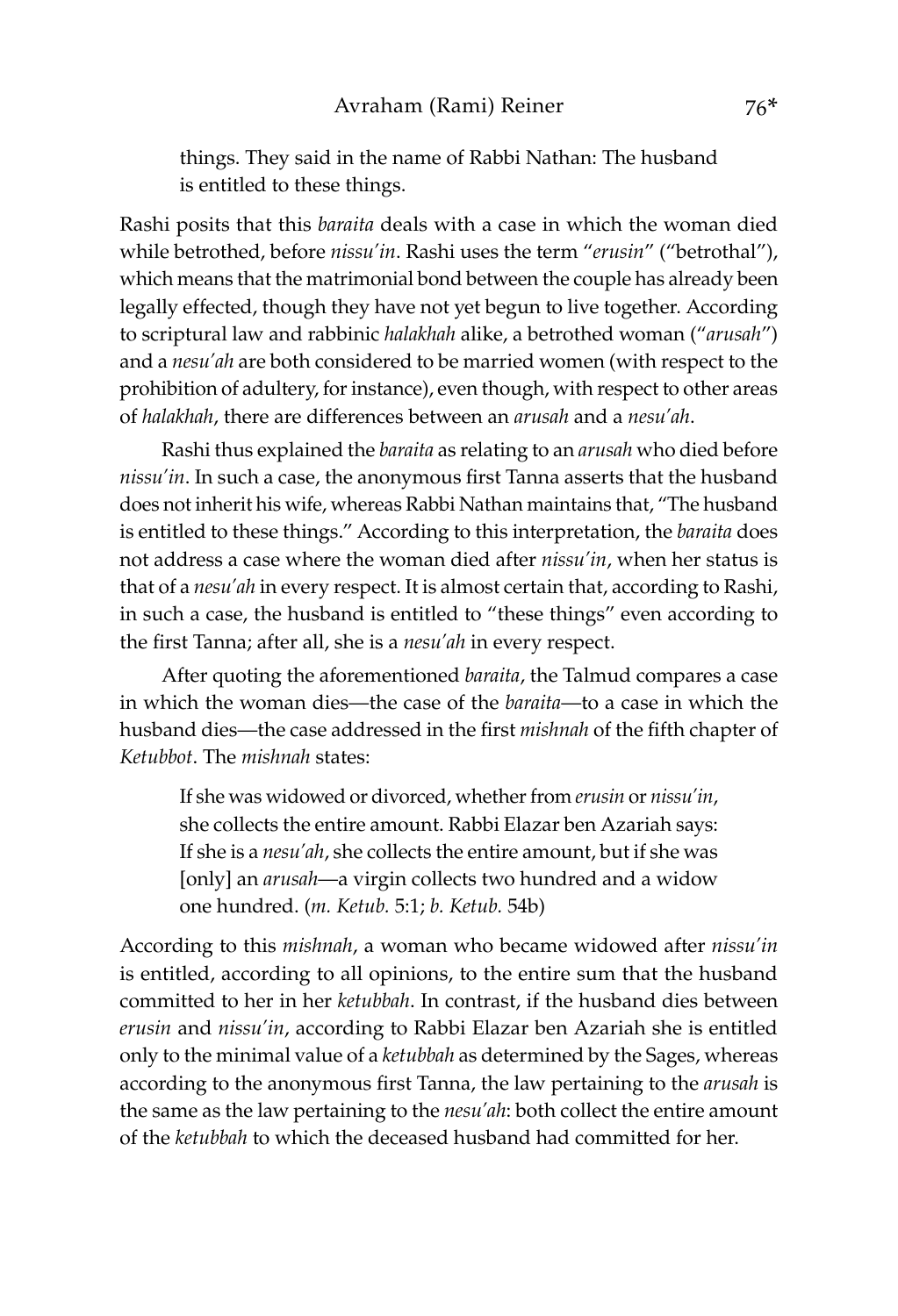As mentioned, Rashi posits that the tannaitic dispute in the *baraita* cited above concerns a state of *erusin*; according to Rabbi Nathan, the husband is entitled to everything the deceased *arusah*'s father committed for her dowry. Rabbi Nathan's view aligns well, according to the Talmud's proposal, with the view of the anonymous first Tanna of the *mishnah*, who asserts a woman is entitled to the full value of her *ketubbah* upon the death of her betrothed ("*arus*"). *Erusin*, according to this position in the Talmud, entitles and obligates both parties to whatever is designated for them had the *nissu'in* taken place. In contradistinction to this view is the opinion that does not consider *erusin* a factor that generates the full obligation. Thus, according to the anonymous first Tanna of the *baraita*, the *arus* is not entitled to the dowry of his deceased *arusah*, and, correspondingly, according to Rabbi Elazar ben Azariah, the *arusah* is not entitled to the additional sum that the dead *arus* promised in her *ketubbah*.

The Talmud rejects the equation and alignment of the opinions in the *mishnah* and *baraita* (i.e., that the first Tanna of the *baraita* agrees with Rabbi Elazar ben Azariah, and Rabbi Nathan with the first Tanna of the *mishnah*). According to this line of reasoning, both opinions in the *baraita* regarding a man's inheriting his dead *arusah* (the anonymous first Tanna and Rabbi Nathan) hold, in accordance with the opinion of Rabbi Elazar ben Azariah, that an *arusah*, upon the death of her *arus*, receives only the main part of her *ketubbah*, but none of the additional sum. It goes without saying that there is no need to explain how the first Tanna of the *baraita*, which maintains that the husband is not entitled to the dowry upon the death of his *arusah*, is compatible with the view of Rabbi Elazar ben Azariah. A more complicated explanation is needed in order to square Rabbi Nathan, who asserts in the *baraita* that "the husband is entitled to these things" even upon *erusin* (i.e., *erusin* grants the full entitlements of marriage), with the opinion of Rabbi Elazar ben Azariah, who maintains that the death of the husband does not entitle the *erusin* to the additional sum of her *ketubbah* (i.e., *erusin* does not grant the full entitlements of marriage). To make these two views compatible, the Talmud suggests that, according to Rabbi Nathan:

Rabbi Elazar ben Azariah only goes as far as to state [that the *ketubbah* is not fully in effect until marriage] with regard to [a bestowal from] him to her, for he only wrote [the additional sum] on condition that they would be wedded. However, with regard to [the dowry, which is given] by her to him, even Rabbi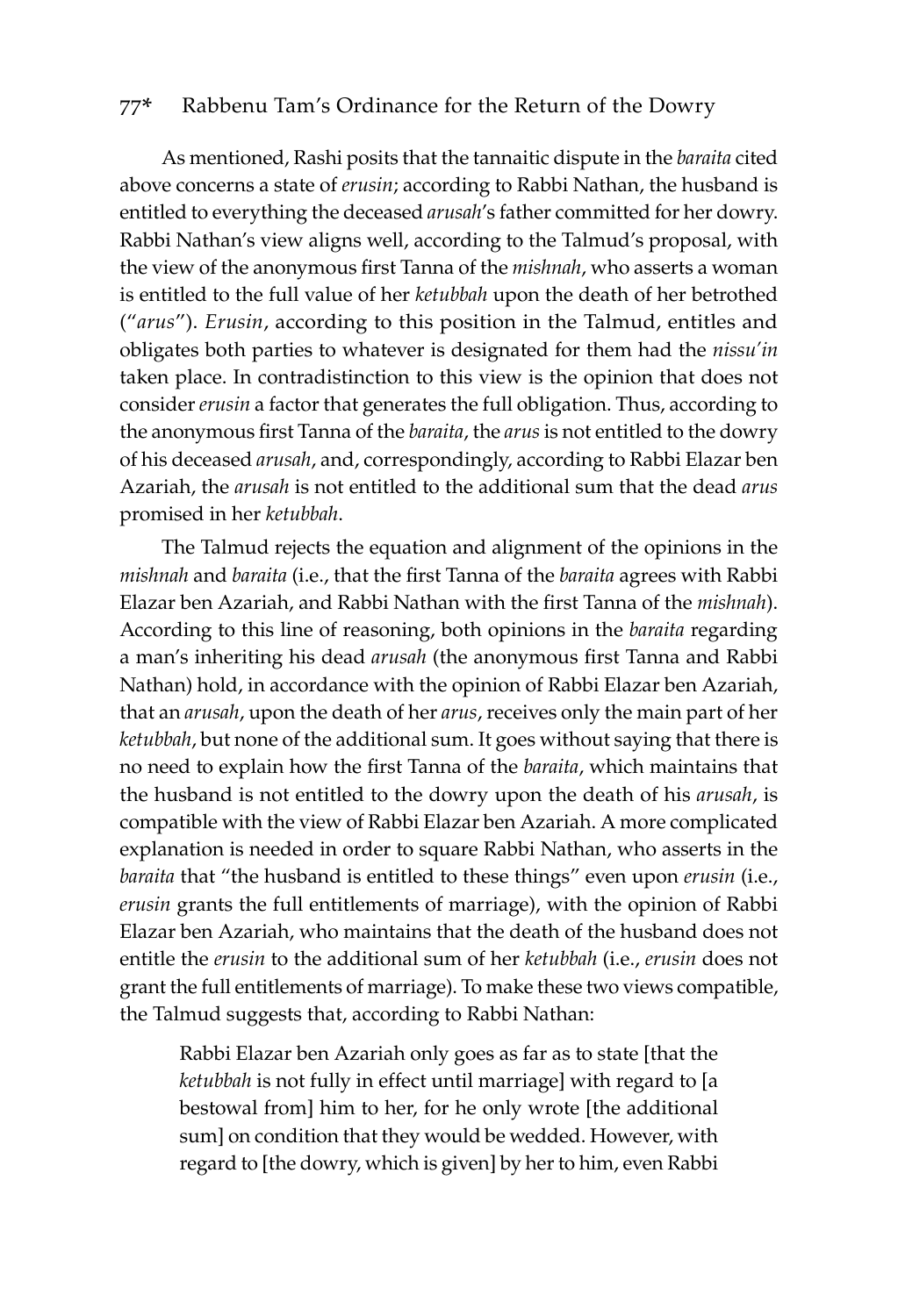Elazar ben Azariah concedes [that the husband is entitled to the dowry money], for [the father gives the money] so that they are joined in matrimony ("*iḥatunei*")—and she married ("*itḥatnei*") him [already, through *erusin*].

That is, if the husband dies while they are still betrothed, his estate is not required to provide the additional sums promised in the *ketubbah*, for he added this sum on the presumption that they would consummate the betrothal by bringing her into his home. Since they were unable to do so, he has no obligation. In contrast, the *arusah*'s father's obligations are linked to matrimony ("*iḥatunei*"), that is, to the father's joy upon his daughter's marriage. This joy is present even at the time of *erusin*, and by virtue of this fact, the father grants his son-in-law the dowry from that moment.<sup>12</sup>

In his interpretation, Rashi posits that the dispute in the *baraita* between the first Tanna and Rabbi Nathan relates to the liminal time period between *erusin* and *nissu'in*. The implication is that if the *nissu'in* took place and the woman died as a bona fide *nesu'ah*, the first Tanna would agree that her husband inherits the dowry in full.<sup>13</sup> In addition, Rashi's interpretation requires that the term "*iḥatunei*" be linked to *erusin*. A third point is that, according to Rashi, the passage's inclination to aver that Rabbi Nathan can agree with the opinion of Rabbi Elazar ben Azariah stems from the fact that a passage in *b. Ketubbot* 56b rules explicitly in according with Rabbi Elazar ben Azariah. Therefore, the present passage wished to understand Rabbi Nathan's view in accordance with settled law, at least according to Rashi.<sup>14</sup>

- 12 Rashi does not comment on the word ("*iḥatunei*"); see, however, *Ḥiddushei Ha-Ritva al Ketubbot*, ed. Moshe Goldstein (Jerusalem: Mosad ha-Rav Kook, 1982), 384.
- 13 This is also the conclusion of *Tosafot* to *b. Ketub.* 47a, s.v. "*katav lah*" and *Tosafot Sens* to *Ketubbot,* ed. A. Liss (Jerusalem: Yad ha-Rav Hertsog, 1973), 47a, s.v. "*katav.*" This is also the conclusion of Rabbenu Ḥananel in his commentary—see *Shitah Mekubbetset,* ed. Z. Metzger (Jerusalem: Mekhon Tiferet ha-Torah, 1996), *Ketubbot* 3, 47a, p. 60, citing Ritva (= *Otsar Ha-ge'onim al Masekhet Ketubbot*, "*Leket Peirush Rabbenu Ḥananel*", ed. B. M. Levin, photo offset (Jerusalem, 1984), p. 38): "Nevertheless, the eminent Rabbenu Ḥananel and all the other eminent sages, of blessed memory, explained [this *baraita*] as referring to an *arusah*, in accordance with the plain meaning of the passage. However, with respect to a *nesu'ah*, all agree that the husband is entitled immediately upon her entry into the wedding canopy, even though her *ketubbah* is in her father's house."
- 14 *B. Ketubbot* 47a; Rashi *ad loc*., s.v. "*kulei alma ke-Rabbi Elazar ben Azariah*."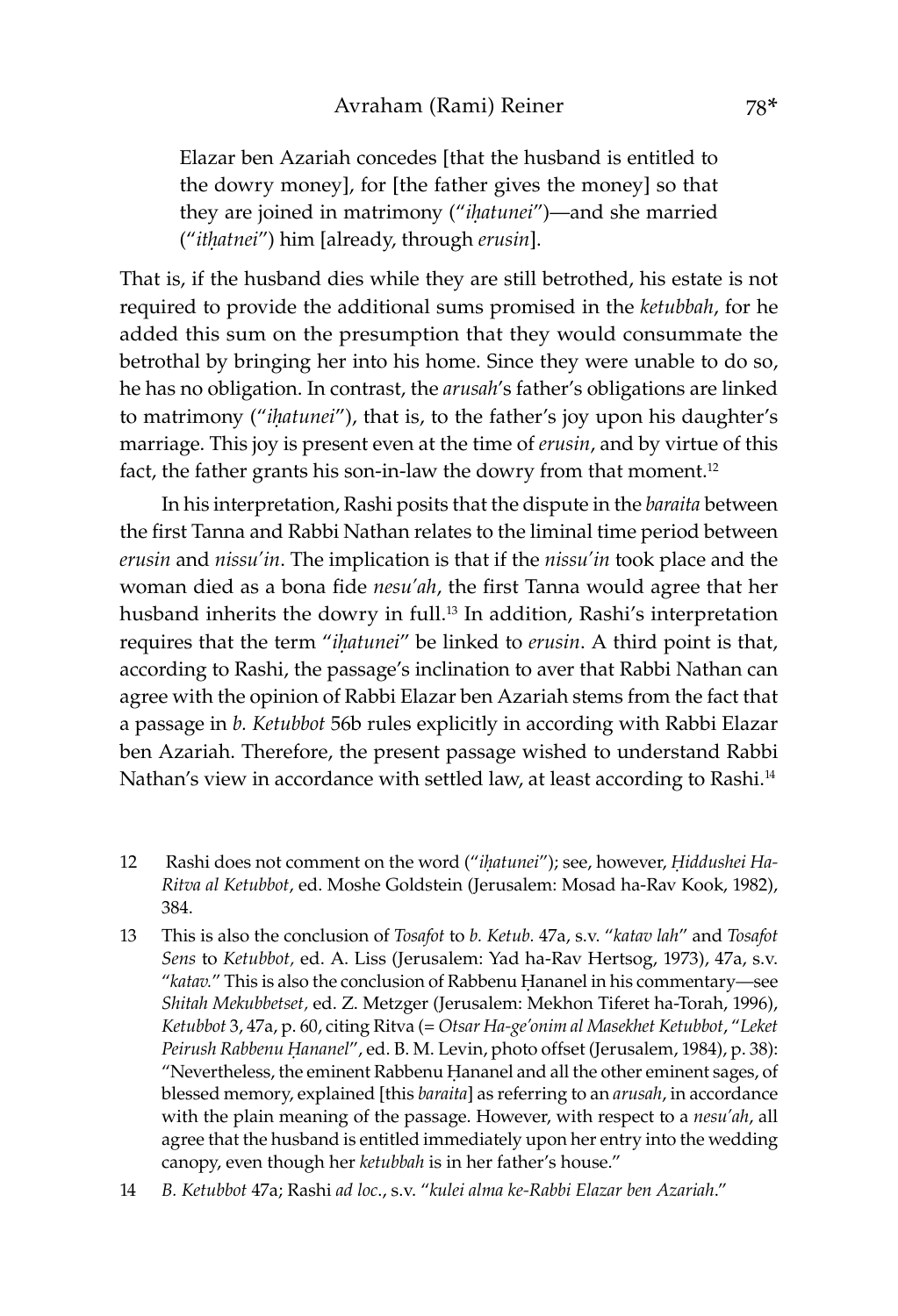### IV. The Discussion in *b. Ketubbot* 47a and Rabbenu Tam's Interpretation of it

Rabbenu Tam's interpretation of the passage appears in his own words in *Sefer Ha-yashar* and in paraphrases thereof in the Tosafist literature on tractate *Ketubbot*. 15 Here are Rabbenu Tam's own words in *Sefer Ha-yashar*:

"If he wrote for her usufruct, clothing, and implements, etc."… **and she wed**, and then she died, even though they were transacted orally and in writing to be collected after *nissu'in*… the husband is not entitled to these things, because he did not manage to collect them before her death…for he only wrote for her **on condition that he would bring her into his house.**  And since she died or was divorced, the transaction is voided.

Rabbenu Tam disputes Rashi on one central point: He understands the disagreement in the *baraita* between the first Tanna and Rabbi Nathan as concerning a woman who died after *nissu'in*, but whose husband did not manage to collect the entire dowry from her father or other relatives.<sup>16</sup> Recall that Rashi understood the disagreement as concerning a woman who died while an *arusah*. The rationale behind Rashi's interpretation is that given the Talmud's comparison of the *baraita* to the *mishnah* that records a dispute between Rabbi Elazar ben Azariah and an anonymous first Tanna, and given that the dispute in the *mishnah* is explicitly about a couple that underwent *erusin* but not *nissu'in*, it stands to reason that the *baraita* compared to the *mishnah* should be understood as relating to a similar state of affairs, namely, a case wherein the woman died between *erusin and nissu'in*. 17 As

- 15 *Sefer Ha-yashar*, *Novellae*, ed. Shimon Shlomo Schlesinger (Jerusalem: Kiryat Sefer, 1959), §34, p. 35. Also cited from there in *Tosafot Ri Ha-lavan* to *Ketubbot*, ed. Pinḥas Yaakov Cohen (London: ha-Madpis, 1954), p. 49. See also *Tosafot Sens*  and *Tosafot* on the printed page (*loc. cit.* in n. 7 above); *Sefer Ra'avyah*, §912, p. 66.
- 16 It emerges from Rabbenu Tam's words that if the husband received the entire dowry, there is no disagreement that he is entitled to all of the dowry property.
- 17 There is another bit of evidence that supports Rashi's explanation. In *b. Ketubbot* 48b, the Talmud quotes a *baraita* that states: "If the father gave it over to the husband's agents, or the father's agents gave it over to the husband's agents, or if he had a courtyard on the way, and she entered it with him for the purpose of *nissu'in*, then even if her *ketubbah* is at her father's house, if she dies, her husband inherits her." The "handing over" in question in this source is the transfer of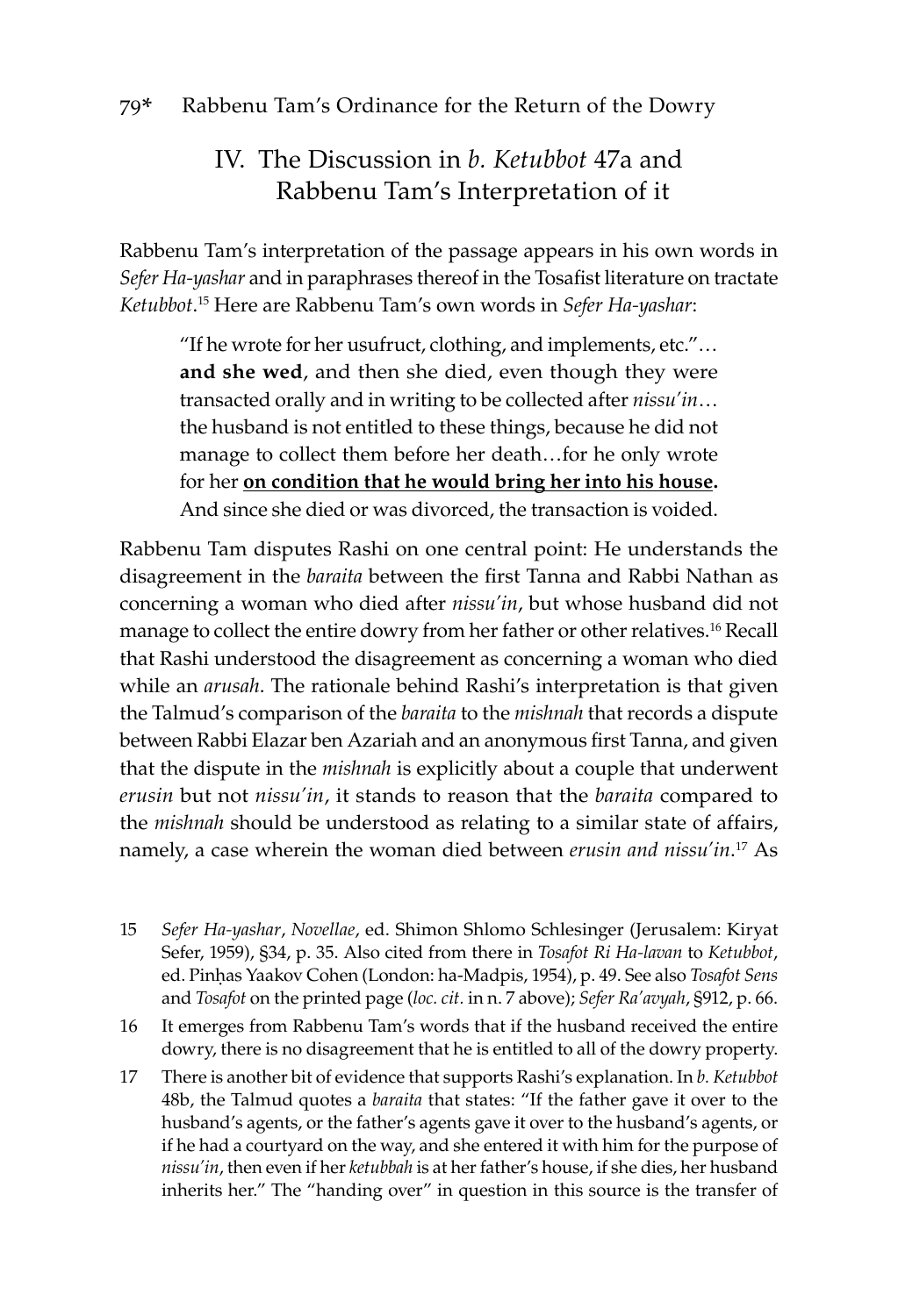stated, Rabbenu Tam asserted that the dispute between the first Tanna and Rabbi Nathan in the *baraita* applies specifically after *nissu'in*, in a case where the dowry promised to the husband had not yet reached his hands. What motivated Rabbenu Tam to explain the passage as he did, despite the clear difficulties with this explanation?

In *Sefer Ha-yashar*, and even more clearly in the Tosafist literature, Rabbenu Tam offers three reasons for his preferences. These reasons are presented as questions:

- a. The dispute between the first Tanna and Rabbi Nathan revolves around a case in which "[the father] wrote for her usufruct, clothing, and implements that would come with her from her father's house to her husband's house." Entering into the husband's house is a description of *nissu'in*; it is only at the time of *nissu'in* that the wife moves from her father's house to her husband's house. This being the case, Rabbenu Tam claimed, according to Rashi, the view of Rabbi Nathan, who maintains that "the husband is entitled to these things," makes no logical sense. According to Rashi's explanation, it emerges that Rabbi Nathan asserts that the widower is entitled to these things even before his wife moves into his house, before the father is obligated in anything! The obligation takes effect only when the woman moves from her father's house to her husband's house!
- b. The *baraita* in question is attached to the *mishnah* that appears in *b. Ketubbot* 46b, which states: "A father is entitled to his daughter's betrothal money…items she has found, and her earnings…. If she wed ('*nis'eit*'), the husband exceeds [the father] in that he consumes the produce [of her property] in her lifetime, he is obligated to maintain her, to redeem her [if she is captured], and her burial." According to Rabbenu Tam, it stands to reason that the *baraita* was brought because it corresponds to the situation that the *mishnah* discusses

custody of the wife from the father and his agents to the husband. If the transfer takes effect, then it is explicit that the husband inherits the *ketubbah* even if it is still at her father's house. On this support for Rashi's interpretation, see *Tosafot Sens* at the beginning of the passage.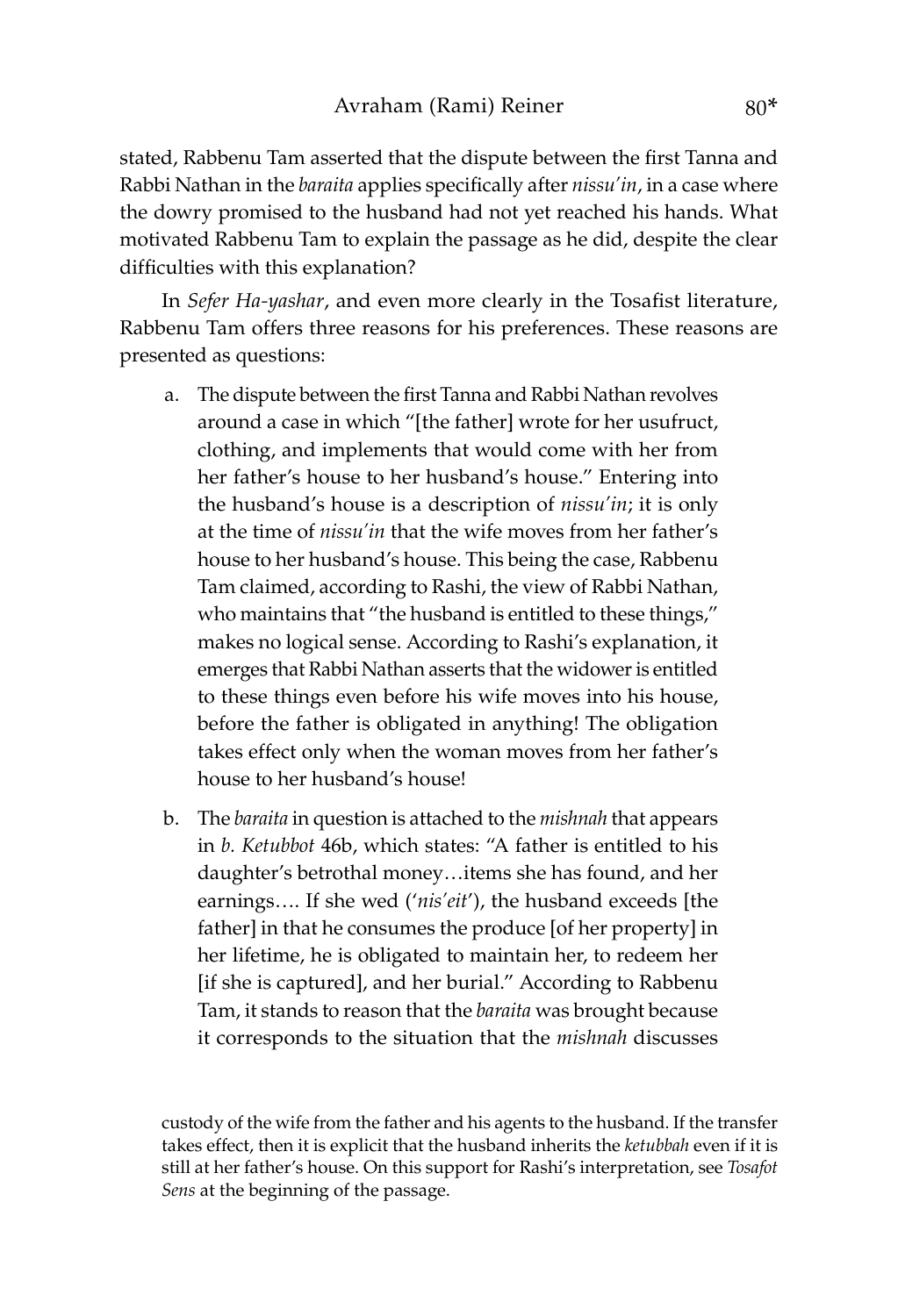as well, namely, where she was a *nesu'ah*, not an *arusah*, as Rashi explained.<sup>18</sup>

c. As mentioned, at the end of the discussion, the Talmud avers that Rabbi Nathan's view is compatible with the view of Rabbi Elazar ben Azariah because the factor termed "*iḥatunei*" causes the obligation of the bride and her father to take effect more rapidly. According to Rabbenu Tam, the concept of "*iḥatunei*" is related to *nissu'in*, not *erusin*. Therefore, the *baraita*  in question, in which the dispute between the first Tanna and Rabbi Nathan is central, addresses the case of a woman who died after *nissu'in*, not, as Rashi explained, after *erusin*.

### IV. Difficulties with Rabbenu Tam's Explanation<sup>19</sup>

Rabbenu Tam's third question on Rashi's explanation is predicated on the context of the term "*iḥatunei*"; according to Rabbenu Tam, this term is used specifically in connection with *nissu'in* and not, as it emerges from Rashi's comments, with *erusin*. <sup>20</sup> It seems to me that this question is instructive not only about itself. Rabbenu Tam's question is one that the Tosafists themselves dismissed indirectly. Like its counterparts, this question has weaknesses that clearly indicate that Rabbenu Tam was attempting to reject Rashi's explanation at all costs. Thus, right next to Rabbenu Tam's claim about the correct context indicated by the word "*iḥatunei*", the Tosafists write:

Even though in the chapter "*Ha-nose*" (*b. Ketub.* 102a–b), in context of [the passage about prenuptial financial negotiations, i.e.,] "How much will you give your daughter? Etc.", which is talking about *erusin*, [the Talmud] states: "With the enjoyment that they marry ('*de-iḥatnei*') one another, they complete the

- 18 I present this question as it emerges from *Tosafot* on the printed page, where it appears as the first question. In *Sefer Ha-yashar* (*loc. cit*.) the question is formulated in a more complicated way and with slightly different emphases.
- 19 These are in addition to the inherent difficulties presented at n. 17.
- 20 In the formulation of *Tosafot ad loc*.: "Moreover, it concludes that in this case it is 'so that they are joined in matrimony ("*iḥatunei*")'; and if this refers to *erusin* – *erusin* is not called 'matrimony' ('*ḥittun*'), only affinity ('*ikruvei da'ata*'), as below."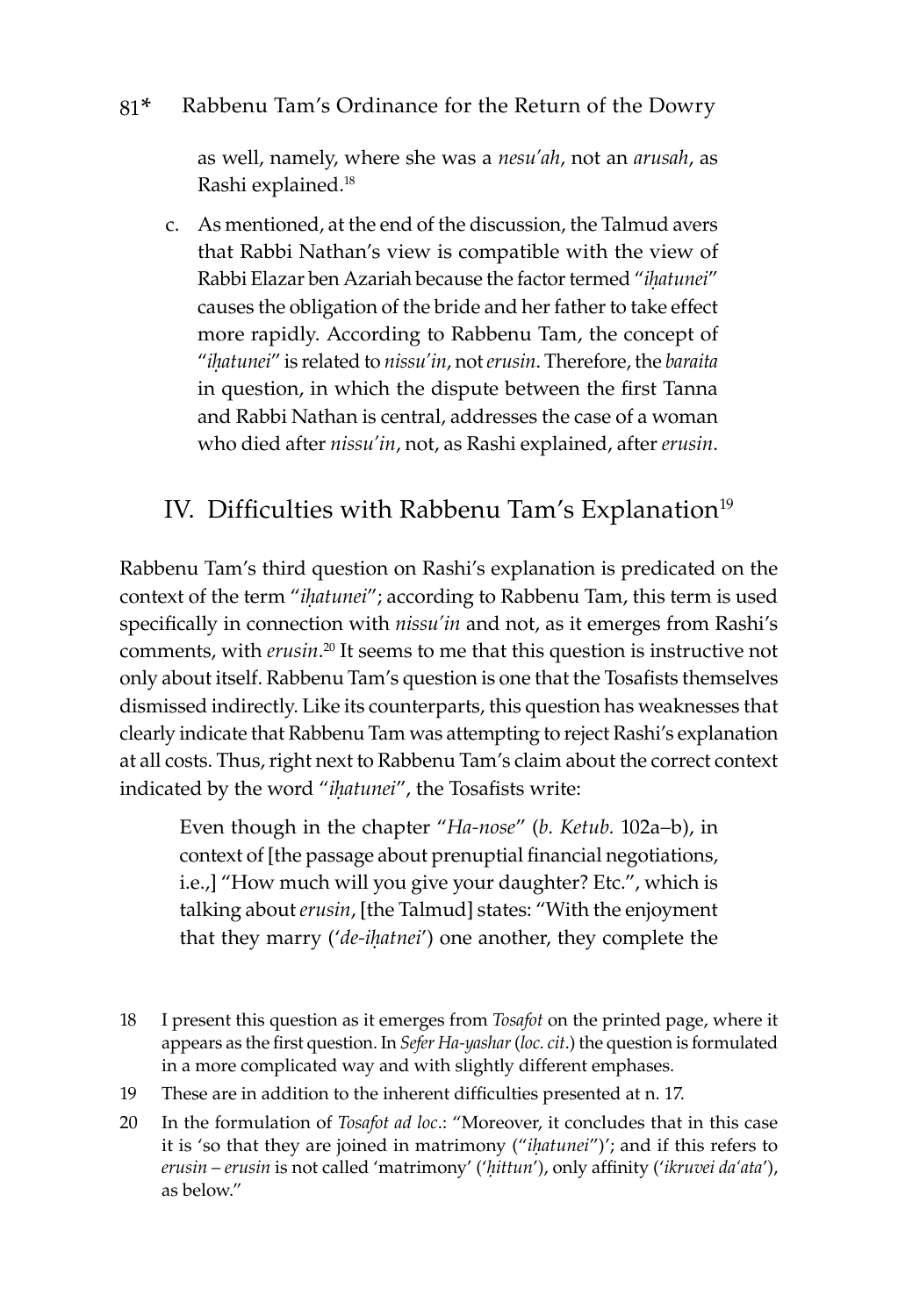transaction with [mere] words [which poses a problem for Rabbenu Tam, as here the term "*iḥatunei*" is used in context of *erusin*, not *nissu'in*];

One can answer [for Rabbenu Tam] that this is what [the passage on 102b] means: With the enjoyment that they will ultimately be married by means of *nissu'in*, they complete the transaction with one another even at the time of *erusin*. 21

That is, the Tosafists found another talmudic source, in Tractate *Ketubbot*  (102a–b), where the term "*iḥatunei*" clearly and unambiguously relates to *erusin* and not *nissu'in*. They are forced to offer their contrived explanation in order to keep Rabbenu Tam's question/claim in place. However, this very fact demands an explanation: Rabbenu Tam made an unproven linguistic assertion and challenged Rashi on its basis. However, it would seem that his assertion is completely disproven by another fundamental text later in the same tractate. Anyone familiar with the teachings of Rabbenu Tam would be astonished that such an error appears in his words.<sup>22</sup> It is not surprising that his disciple, Rabbi Isaac ben Rabbi Jacob of Bohemia ("Ri Ha-lavan"), copied this passage of *Sefer Ha-yashar* into his *Tosafot* to *Ketubbot*<sup>23</sup> and commented on Rabbenu Tam's assertion about the meaning of the term "*iḥatunei*": "This is not so, for later, in the chapter '*Ha-nose*'…it is *erusin*. Therefore, on this matter alone I was unable to understand the opinion of our master [Rabbenu Tam]."

It seems to me that Rabbenu Tam's other two questions on Rashi's explanation likewise have fundamental weaknesses. In his second question (in their order of appearance in *Tosafot*), Rabbenu Tam notes that the *baraita*  under debate is placed within the flow of the talmudic discussion as an expansion of a *mishnah* that states: "If she wed ('*nis'eit*'), the husband exceeds [the father]." According to Rabbenu Tam, the *baraita* that the Talmud brought to expand the *mishnah* should also address a case where both *erusin* and *nissu'in* had taken place.

<sup>21</sup> *Tosafot* (*loc. cit.* in n. 12 above; the question also appears in *Tosafot Sens ad loc.*, p. 111).

<sup>22</sup> In *Sefer Ha-yashar*, *Novellae* (*loc. cit*. in n. 15 above), Rabbenu Tam does not mention the passage in *b. Ketub.* 102a–b. It is therefore clear that it eluded him when he wrote his question.

<sup>23</sup> *Tosafot Ri Ha-lavan* to *Ketubbot* (above, n. 15), p. 51.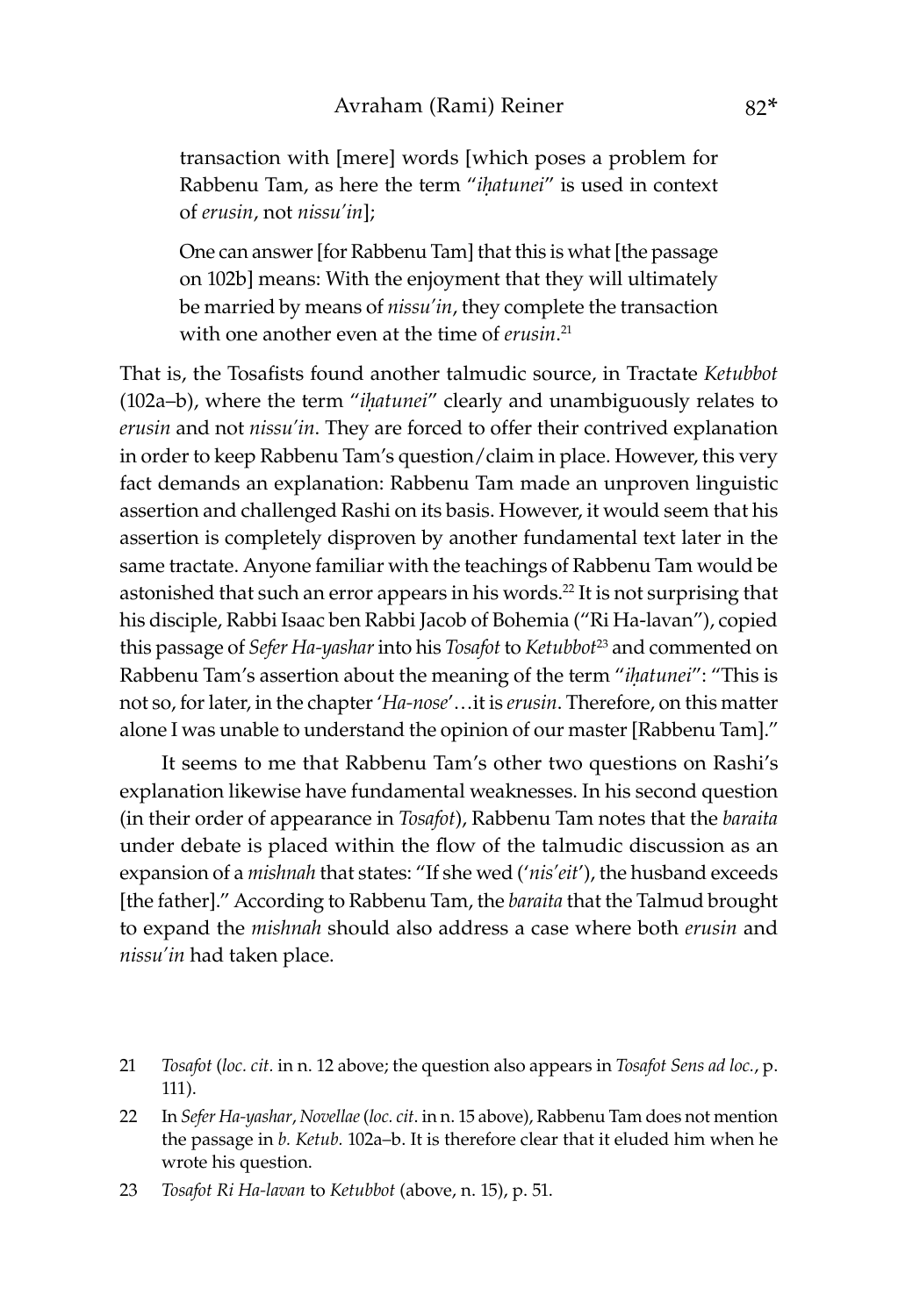This presumption of Rabbenu Tam is problematic for three reasons. Firstly, the Talmud broadens the boundaries of numerous *mishnayot* by bringing sources with varying degrees and types of similarity to the mishnaic text. This fact is known to every student of the Talmud, and it is no wonder that the medieval sages, including Rabbenu Tam, gave minimal attention to questions about the connection between a *mishnah* and the talmudic passages appended to it. Rabbenu Tam's question is therefore highly unusual.

Secondly, according to Rashi, the dispute between the first Tanna and Rabbi Nathan revolves around *erusin*, which clearly implies that after *nissu'in* there is no dispute: the husband is entitled to everything the woman brought into the marriage. This logical conclusion is spelled out explicitly by the Tosafists.<sup>24</sup> It therefore stands to reason, even if we accept Rabbenu Tam's assumption, that the Talmud brought this *baraita* to teach something new about the entitlements of a widower after *nissu'in*. Even though this innovation is indirect, it still emerges clearly from the *baraita*.

Thirdly, Rabbenu Tam interprets the *baraita* as relating to a case where *nissu'in* had taken place. However, as we have seen, the Talmud's discussion compares this *baraita* to a *mishnah* (which appears in *b. Ketub.* 56a) that records a dispute between the first Tanna and Rabbi Eliezer ben Azariah that relates explicitly to a case of *erusin* and not *nissu'in*. The fact that the Talmud compares these cases seems to indicate that the Talmud understood the dispute in the *baraita* as relating to a case of *erusin* as well. Rabbenu Tam justified his novel interpretation with a literary consideration, but it seems that his innovative interpretation creates a new literary difficulty that is no less severe.

### V. Proposing an Explanation for Rabbenu Tam's Interpretive Agenda

It is similarly possible to demonstrate the strangeness of Rabbenu Tam's first question,<sup>25</sup> but it seems that what has already been shown is sufficient to

25 Rabbenu Tam's first question was: How can it be that Rabbi Nathan maintains that the widower of the deceased *arusah* is entitled to whatever she brings with her from her father's house? However, a similar view appears in the *mishnah* brought in the Talmud's discussion; according to the first Tanna, when the husband dies, "whether from *erusin* or *nissu'in*, she collects the entire amount." Moreover, according to Rabbenu Tam's interpretation of the *baraita*, the first

<sup>24</sup> See above, n. 13.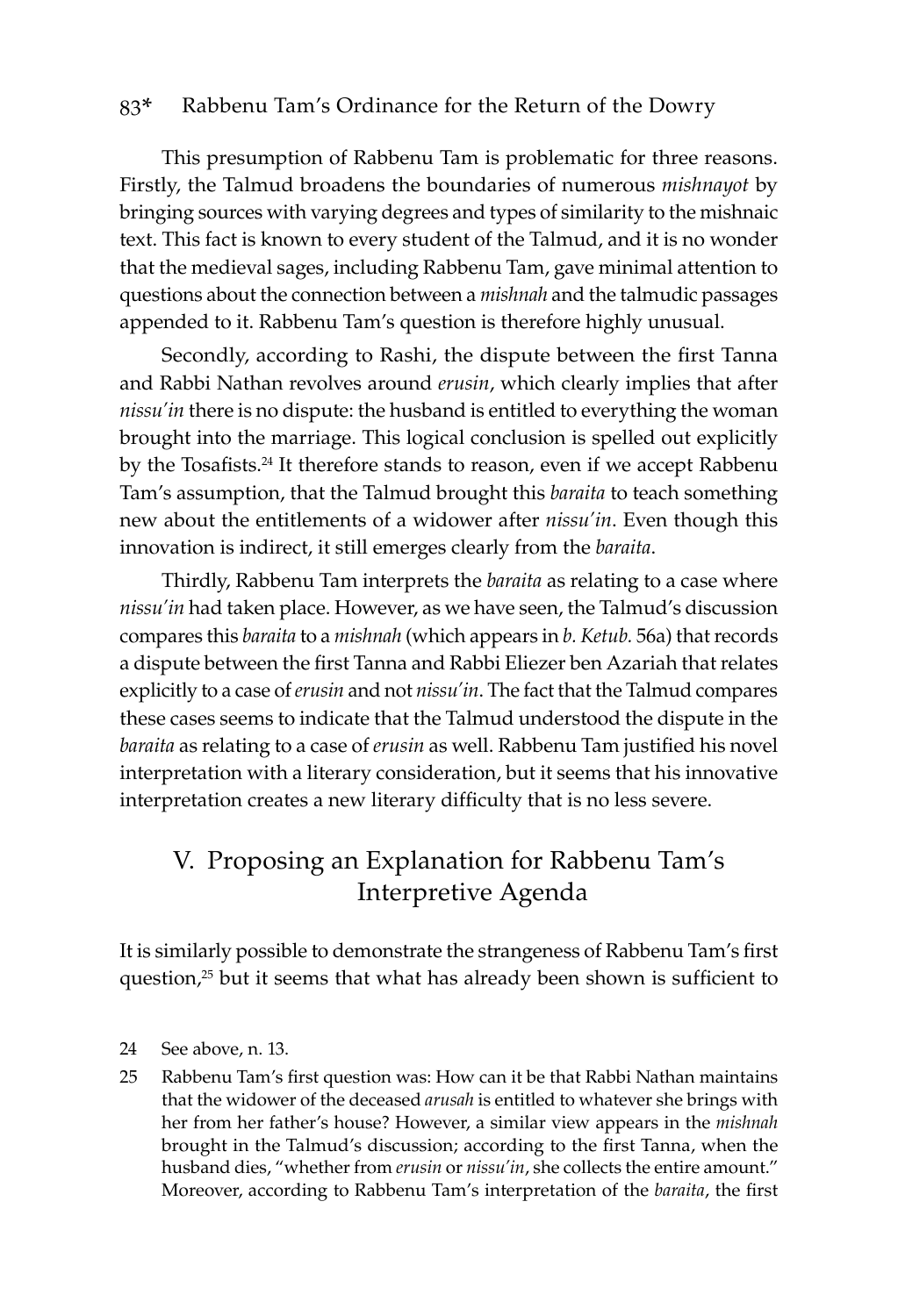support the contention that, in this case, Rabbenu Tam's explanation exceeds any reasonable "angle of deflection."26 It therefore stands to reason that it was not the inner logic of the interpreted sources that motivated Rabbenu Tam's interpretation, but "something else." It seems that this "something else" can be found in the continuation of the *Tosafot* passage:

Rabbenu Tam and Rabbenu Ḥananel ruled in accordance with the sages against Rabbi Nathan, because we harmonize them with Rabbi Elazar ben Azariah, in accordance with whom the *halakhah* decides in the chapter "*Af Al Pi*." And even though the Talmud rejects and harmonizes all opinions with Rabbi Elazar, this is a mere dodge, and we do not rely on such a dodge.

To his interpretation of this passage, the Tosafists attached Rabbenu Tam's bottom-line ruling, according to which the law accords with the first Tanna (the sages, in Rabbenu Tam's formulation) in his dispute against Rabbi Nathan. Since this ruling relies on his interpretation of the entire passage, it emerges that according to Rabbenu Tam, in a case where the dowry of a *nesu'ah* had not yet been transferred to the husband's house before she

Tanna's opinion is that if the woman wed and then died, the husband inherits whatever she had already brought into his possession as part of the dowry, but not whatever had not yet been transferred to his possession by the father of the deceased woman. This seems completely devoid of any legal logic. For additional difficulties generated by Rabbenu Tam's interpretation, see *Tosafot* (*loc. cit.* in n. 12 above, toward the end); Naḥmanides*, Milḥamot Hashem* (17b in the Alfasi pages), s.v. "*ve-od ha de-tanya,*" who begins his treatment of this issue by saying: "I will now write, in accordance with my impoverished mind, how much greater the interpretation of Rashi and Rif is to the interpretation of Rabbi Jacob [Tam]…."

26 The term "angle of deflection," borrowed from the realm of engineering, was applied by Haym Soloveitchik to exegetical contexts as a yardstick for assessing the degree to which an interpretation is faithful to the source it is interpreting. The less reasonable an interpretation seems vis-à-vis the source it is interpreting, the greater the reason to assume that the interpretation stemmed from some extra-textual constraint, and the greater its historical value. See Haym Soloveitchik, "Can Halakhic Texts Talk History?" *AJSR* 3 (1978): 176. Soloveitchik later returned to address this issue more broadly in response to his critics. See idem, *Yeinam*  (expanded edition) (Jerusalem: Magnes, 2016), 167–70; idem, "Drawing Historical Conclusions from Halakhic Literature: Methods and Constraints," in *Milestones: Essays in Jewish History Dedicated to Zvi (Kuti) Yekutiel,* ed. D. Assaf, I. Etkes, and Y. Kaplan (Jerusalem: Zalman Shazar Center for Jewish History, 2015), 111–14.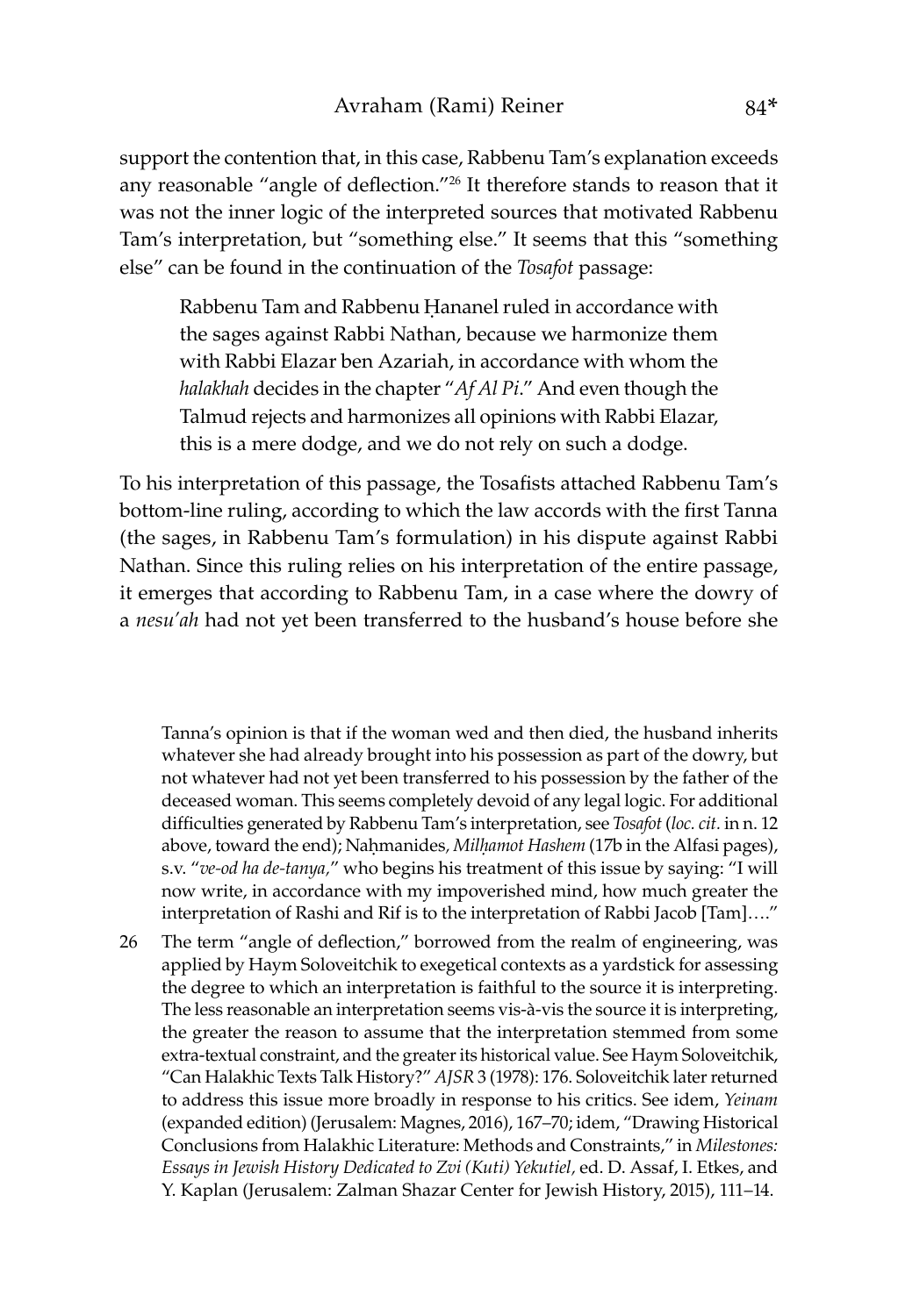dies, the husband does not inherit his wife. In the words of the *baraita*: "The husband is not entitled to these things."

This innovative, if not astonishing, interpretation, accompanied by a halakhic ruling, indicates that the interpretation itself was intended to provide a comfortable basis for the desired ruling. This presumption invites us to consider that Rabbenu Tam strove for a result according to which the husband of a woman who died at the beginning of their marriage (after *nissu'in*) would not inherit her dowry, or at least not in its entirety. To reach this goal, Rabbenu Tam required two things: a) He had to interpret the dispute in the *baraita* as pertaining to a case where there was *nissu'in*; b) he had to rule in accordance with the sages. We have assessed his interpretation of the *baraita* and found it to be innovative, to the extent that Rabbenu Tam is virtually alone in accepting this interpretation.<sup>27</sup>

The way that Rabbenu Tam arrived at his halakhic ruling also seems worthy of attention. According to *Tosafot*, Rabbenu Tam ruled in accordance with the first Tanna following the Talmud's suggestion that the first Tanna of the *baraita* fits with the view of Rabbi Elazar ben Azariah, in accordance with whom it was established: "The law, in practice, accords with Rabbi Elazar ben Azariah" (*b. Ketub.* 56a). However, as we have already seen,<sup>28</sup> the Talmud's proposed linkage between Rabbi Elazar ben Azariah and the first Tanna of the *baraita* is rejected with the claim that "*iḥatunei*" causes the bride's father to have broader obligations than the groom, so therefore even Rabbi Nathan can rule in accordance with Rabbi Elazar ben Azariah. In other words, Rabbenu Tam's halakhic ruling relies on a proposal that the Talmud itself rejects! It is true that, as Rabbenu Tam wrote, Rabbenu Ḥananel had already ruled according to the sages, and it is plausible that he explained his ruling in the same way that Rabbenu Tam adopted. However, Rabbenu Tam did not view Rabbenu Ḥananel—or the Ge'onim who preceded him—as a

27 The only sage who explicitly accepted Rabbenu Tam's explanation was Rabbi Zeraḥiah Ha-Levi, *Ha-ma'or Ha-gadol* to *Ketubbot*, 17b in the Alfasi pages, s.v. "ha de-tanya." On Rabbenu Tam's profound influence on Rabbi Zeraḥiah, see I. M. Ta-Shma, *Rabbi Zeraḥiah Ha-Levi U-vene Ḥugo: Le-toledot Ha-sifrut Ha-rabbanit Be-Provence* [*Rabbi Zeraḥiah Ha-Levi and his Circle: Toward a History of Rabbinic Literature in Provence*] (Jerusalem: Magnes, 1992), 106–12.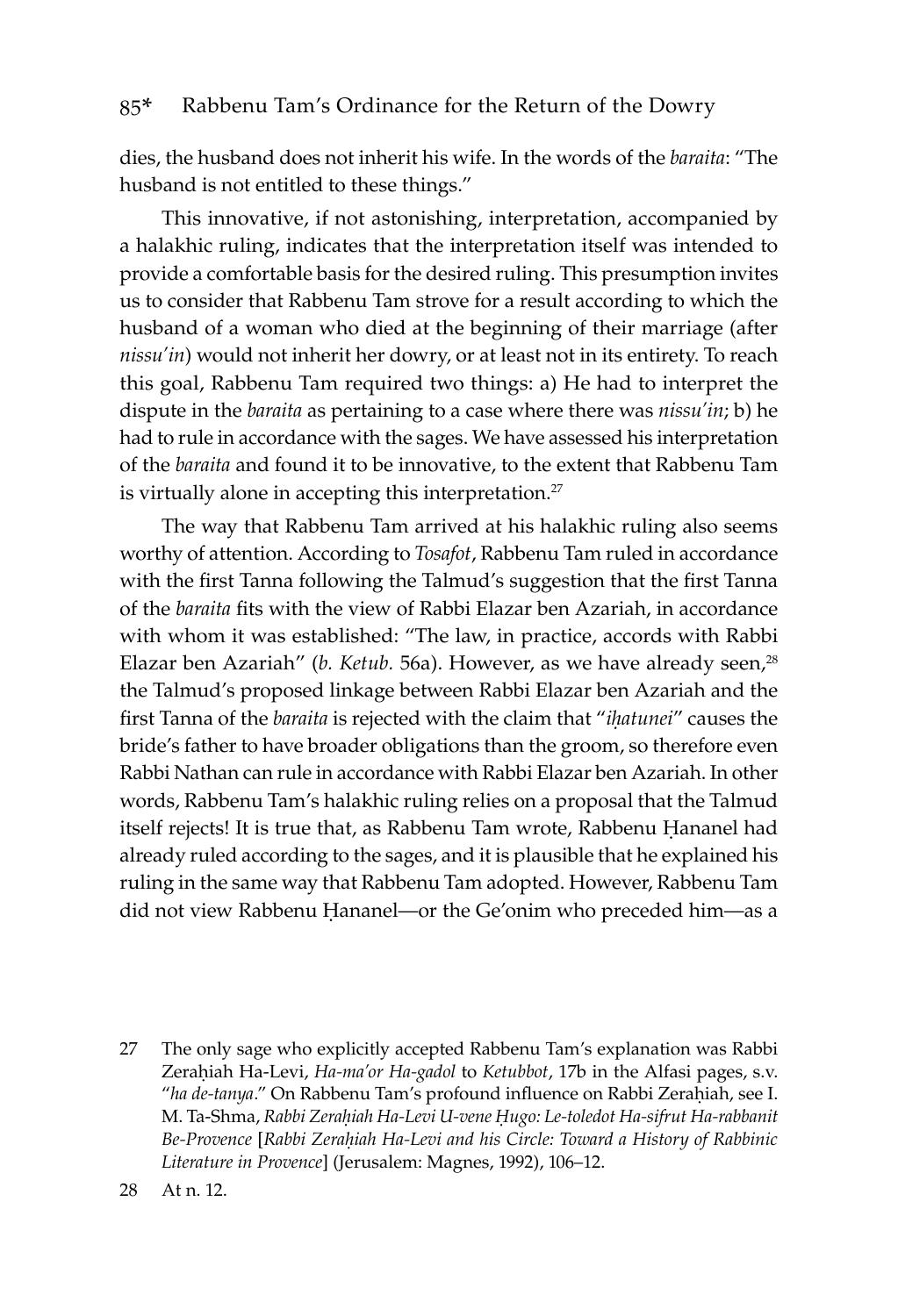halakhic jurist whose authority must be sweepingly accepted. Therefore, this ruling of Rabbenu Tam should be viewed as an independent ruling.<sup>29</sup>

Later in the *Tosafot* passage, it becomes apparent, with scrutiny, that Rabbenu Tam's halakhic ruling did not remain theoretical; he implemented it in practice:

Rabbenu Tam ruled in practice in the case of a groom whose wife died, where the bride's father was in possession of the dowry. He ruled that the husband is not entitled to it, on the basis of the present talmudic discussion.30

In light of our discussion thus far, let us propose that the order of events should be reversed. Rabbenu Tam was confronted with a halakhic dilemma: A man married a woman, and the dowry he was promised did not yet come into his possession, at least not in full. Several days after the wedding, the woman died. However, her death did not stop the husband from claiming the dowry that had been promised to him. The question reached Rabbenu Tam, who sensed the injustice that this *halakhah* could cause. He therefore made an effort to seek and find a way to solve the problem that the deceased wife's family was liable to lose part of its wealth to a man who barely lived with their daughter.

Rabbenu Tam's interpretive process and halakhic ruling appear in *Sefer Ha-yashar* and in the *Tosafot* of his disciples Ri Ha-lavan and Rabbi Samson of Sens.<sup>31</sup> However, none of these three works inform us that Rabbenu Tam's revolutionary interpretation resulted from a concrete encounter with such a case. Only the *Tosafot* on the printed page of the Talmud indicate that this was no mere academic innovation but the work of a creative halakhic jurist facing human and economic pain. His understanding that the *halakhah*, in some cases, results in a deviation from a natural sense of justice is what led him to interpret the talmudic passage as he did and to "rescue," by means of his interpretation, some of those cases where he felt that the strict letter of the law was incompatible with what ought to be done.

- 29 Moreover, Rabbenu Ḥananel explained the entire talmudic passage as Rashi did, namely, that the subject of the *baraita* is an *arusah* who died, and he explicitly states that in the case of a *nesu'ah*, the husband inherits in full. See above, n. 13.
- 30 *Tosafot*, *loc. cit.* in n. 12 above.
- 31 *Tosafot Ri Ha-lavan* to *Ketubbot* (above, n. 15), pp. 49–51; *Tosafot Sens* (n. 12 above), p. 112.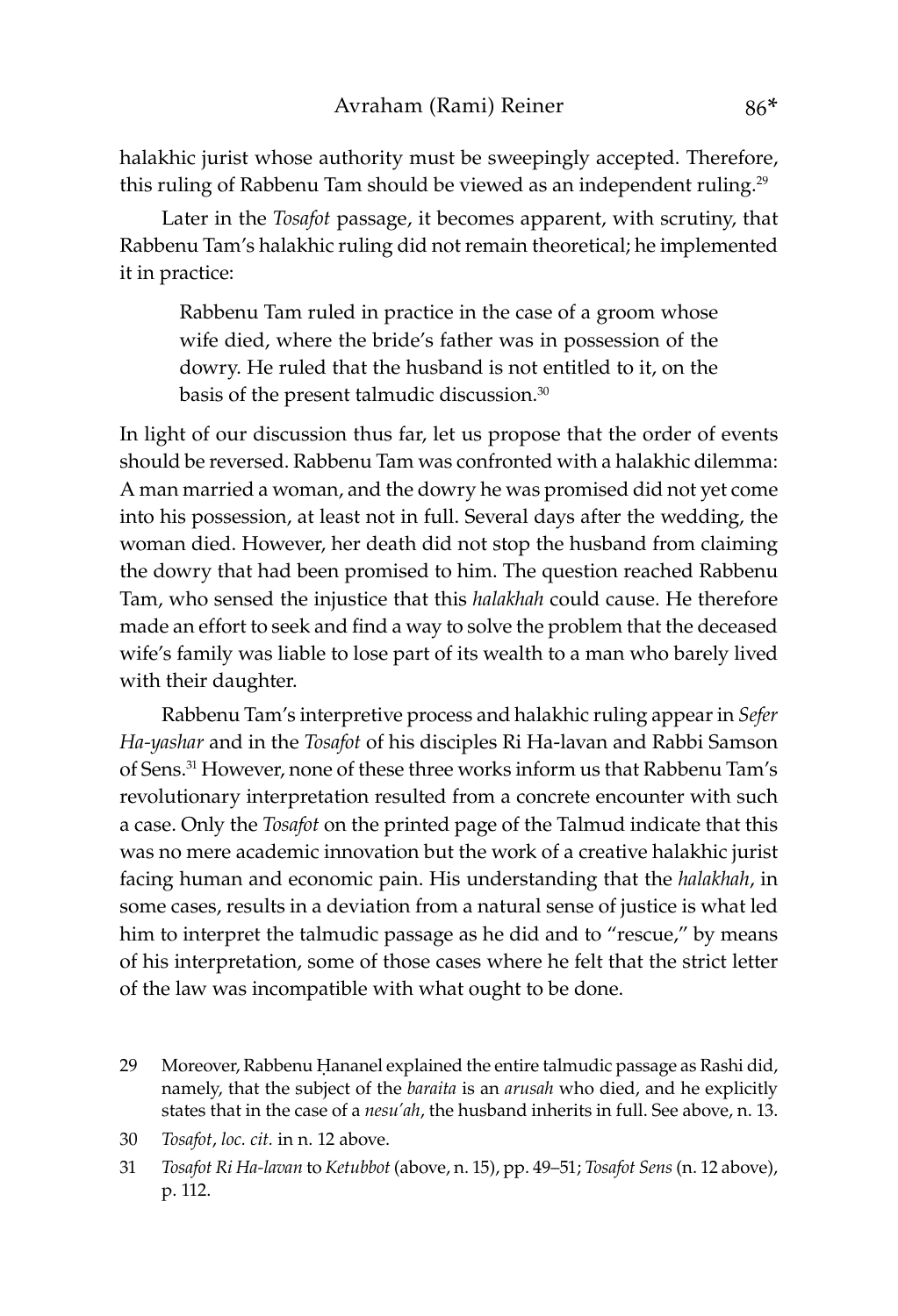A small addendum that Ri Ha-lavan added after his presentation of Rabbenu Tam's interpretation gives a good sense of his feelings as a disciple:

The meaning of this entire passage is not in accordance with the interpretation of our master [Rabbenu Tam]. Nevertheless, since it came out of his holy mouth, if such a case [occurs], judges are called upon to craft a compromise between them.

Ri Ha-lavan was a loyal disciple, but he nevertheless did not accept his master's interpretation of this passage; "the meaning of this entire passage is not in accordance with the interpretation of our master." On the other hand, he is conscious of the unreasonable results obtained when Rabbenu Tam's interpretation of the passage is not followed. Given this tension, and given his awareness that Rabbenu Tam adopted this interpretation despite its difficulties, Ri Ha-lavan suggested for posterity that Rabbenu Tam's position and its motives be taken into consideration, if only partially; thus, when a similar case arrives in their court, the judges are called upon to create a compromise.<sup>32</sup>

Rabbenu Tam's interpretation suffers not only from textual-interpretive difficulties, but logical difficulties as well, as Rashba expressed well in his novellae:

However, the main thrust of his interpretation does not stand to reason. For if you say that we assess [the father's] intention to be that he did not write these things over to [the husband] except in the case that [the daughter/wife] remains with him until the moment in her lifetime that he collects those assets—then consider: A woman wed last night, brought all of the assets with her, and died today—and her husband inherits her!? But a woman who grew old with her husband [but he never collected the dowry in full]—her husband does not inherit her. We have never heard of assessing intentions like these.<sup>33</sup>

- 32 See also *Sefer Ra'avyah* (*loc. cit.* in n.15 above), where these reservations are absent from Ri Ha-lavan's words: "And I, Avi Ha-Ezri, found in the name of Rabbi Isaac Ha-lavan, of blessed memory, that he does not agree with the ruling in *Sefer Ha-yashar* that a groom's dowry that he did not collect prior to the wife's death is not collected even after the wife's death. He dissents and says that they collect everything. The responsum is in my hands."
- 33 *Ḥiddushei Ha-Rashba Le-Ketubbot* (ed. Y. D. Ilan [Jerusalem: Mosad ha-Rav Kook, 2010]), p. 405.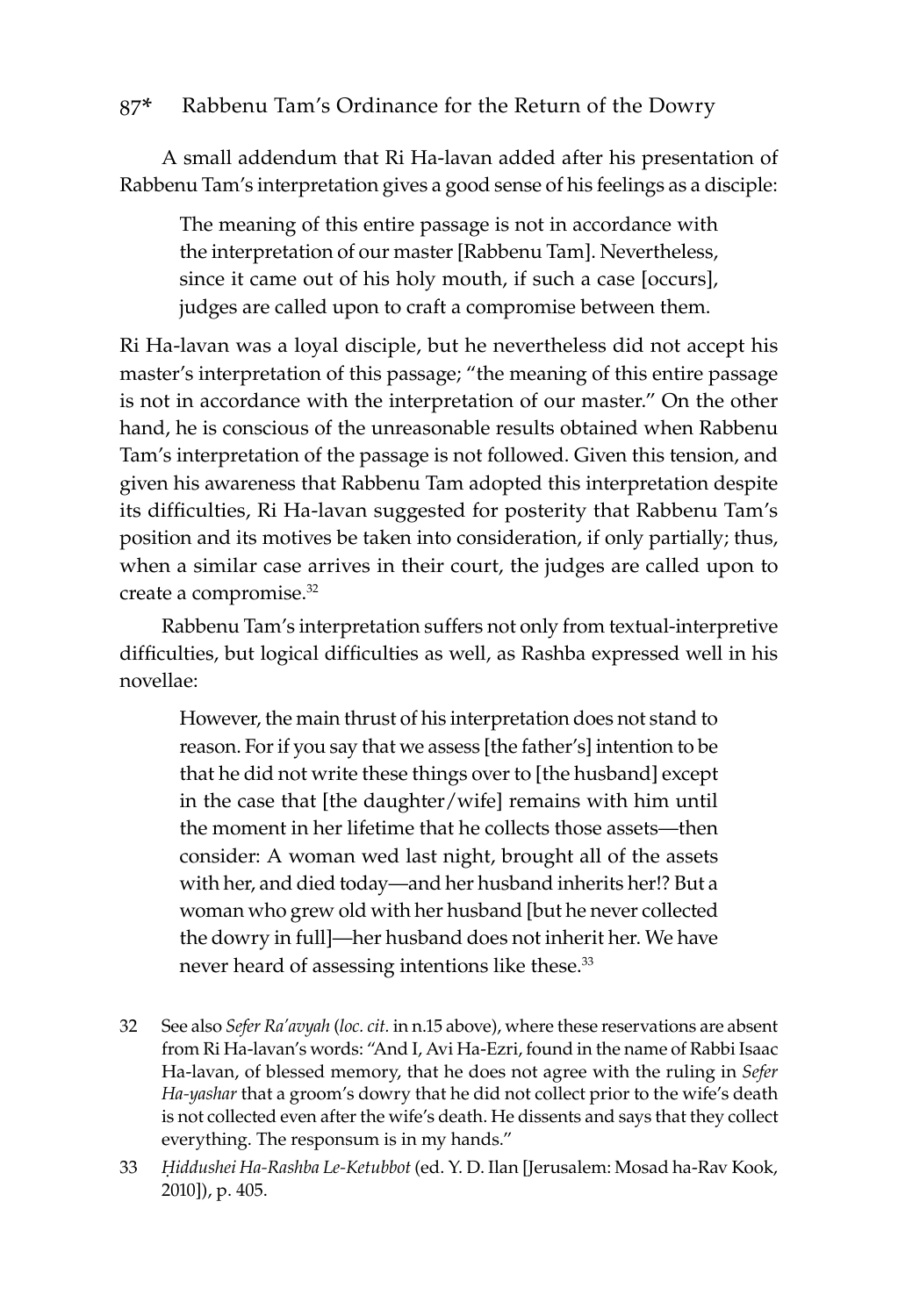Rashba's claim is based on Rabbenu Tam's usage of "assessment of intention" ("*omdan da'ata*"). For our purposes, of utmost importance is his contention that Rabbenu Tam's solution works only in cases where the inheritance had not yet reached the groom's house, even if a great deal of time has elapsed since the wedding. On the other hand, it offers no solution at all in a case where the dowry was already handed over to the husband in full, and the wife died right after her wedding. As Rashba writes: "A woman wed last night, brought all of the assets with her, and died today."

### VI. From Interpretation to Ordinance

I would like to propose that the aforementioned logical difficulty was identified not only by Rashba, the sage of Barcelona who lived more than a century after Rabbenu Tam, but by Rabbenu Tam himself. Rabbenu Tam felt that he had the innovative interpretive ability to solve the concrete and just problem faced by the father of the dead bride whose dowry had not yet reached her husband's possession. His exegesis allayed an acute and painful problem but did not come close to resolving a large number of cases, like those described by Rashba, wherein a woman died soon after her wedding and her dowry, in whole or in part, was already in the husband's hands. This situation, which could not be remedied by his bold and innovative interpretation, he regulated by instituting an ordinance about dowries. A brief mention of this ordinance appears in *Tosafot*: "He further instituted, not on the strength of *halakhah*, that even if the husband is in possession, he must return [the dowry] if she died within a year." The text of the ordinance does not appear in the Tosafist literature, and I wish to present it here based on the text of MS Jerusalem of *Sefer Ha-yashar*: 34

34 *Sefer Ha-yashar*, *Novellae* (n. 15 above), §788, p. 465. Louis Finkelstein, *Jewish Self-Government in the Middle Ages* (New York: Feldheim, 1964), 163–65, presented a slightly reworked version of the text, based primarily on MS British Museum 11639, Margoliouth Catalogue 1056. For a description of the manuscripts he used, see ibid., 160–63. Additional textual witnesses to the ordinance can be found in *Shibbolei Ha-leket*, vol. 2 (n. 6 above), §89, p. 183; MS Montefiore 108, §368, p. 39a; MS Oxford Bodleian 641, p. 101a. For additional partial sources, see Israel Schepansky, *Ha-Takanot Be-Yisrael* (Jerusalem: Mosad Ha-rav Kook, 1993), 133 n. 7.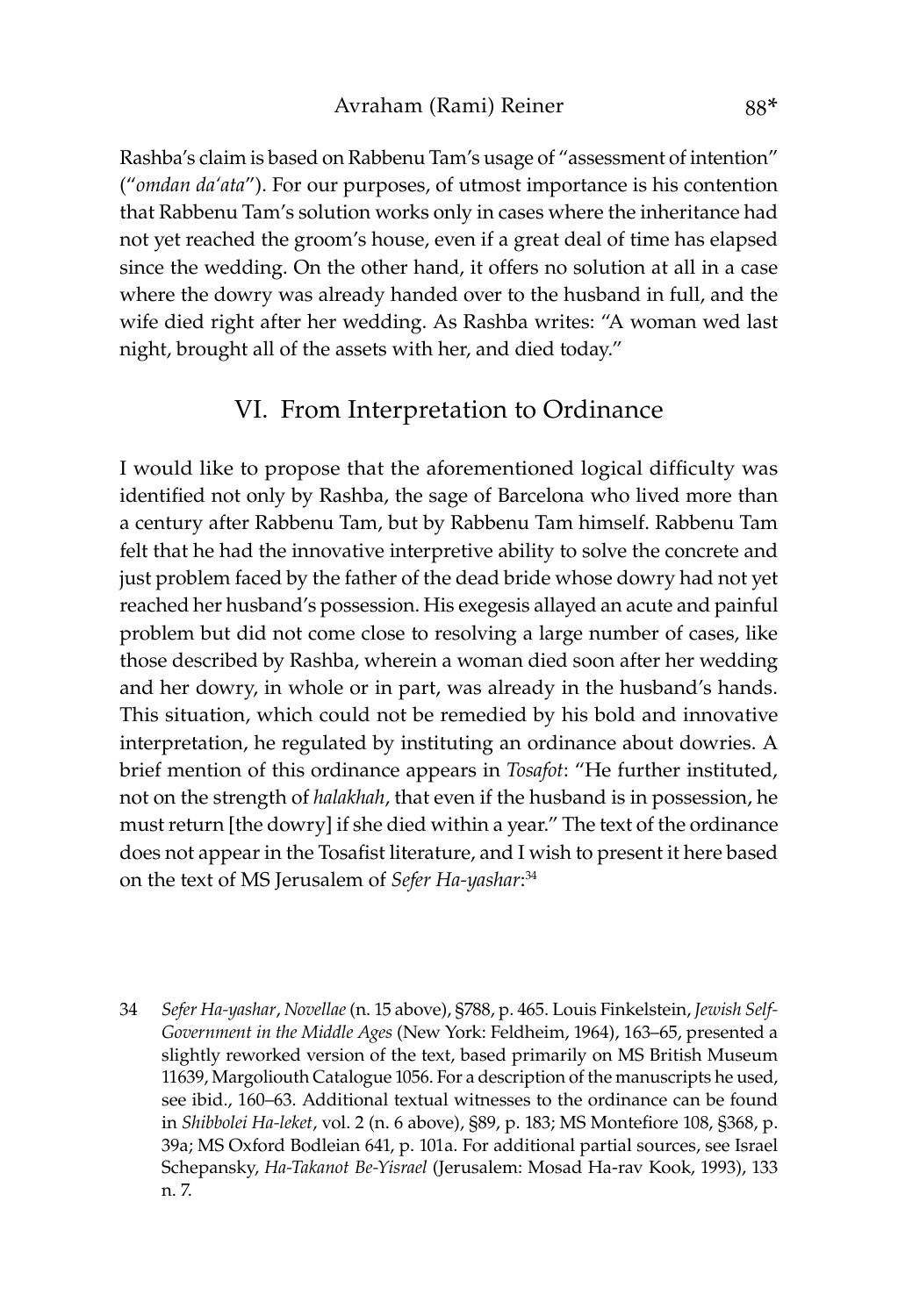By the command of the king and his nobles,<sup>35</sup> our rabbis who dwell in Narbonne, whom we have heard and known,<sup>36</sup> and from whose elders we draw wisdom<sup>37</sup>

And we said: Let there now be an oath between us,<sup>38</sup> residents of France, Anjou, and Normandy,

Just as the makers of safeguards, the great sages of Narbonne and around the land, decreed;

They proclaimed a harsh decree, a decree of Joshua bin Nun,<sup>39</sup> a decree of the supernal court with Torah scrolls, and a decree of the nether court:<sup>40</sup>

On any man who weds a woman and she then dies within twelve months without viable offspring, until a year has passed

- 35 Based on Jon 3:7.
- 36 Based on Ps 78:3.
- 37 Based on Ps 119:100. Some commentaries and translations understand these words, "*mi-zekeinim etbonan*," to mean, "I will surpass the elders in wisdom." Others understand them to mean, "I will draw wisdom from the elders." The authors of the ordinance seem to be using the latter sense, which is also how it is understood by medieval French exegetes. However, considering that they are trying to correct an injustice in talmudic law, it is intriguing to consider the alternative. See the commentary attributed to Rashbam (Rabbenu Tam's older brother) and the anonymous Northern French commentary *ad loc*.; compare *Metsudat David ad loc*.
- 38 Based on Gen 26:28.
- 39 See *Pitron Torah* (ed. E. E. Urbach [Jerusalem: Magnes, 1978]), p. 318; "*Mishpat Ha-ḥerem La-Ramban*" (ed. H. S. Shaanan), in *Ḥiddushei Ha-Ramban al ha-Shas: Shevu'ot* (ed. M. Herschler [Jerusalem: Mekhon ha-Talmud ha-Yisre'eli ha-Shalem, 1976]), p. 297:

Moreover, the ban applies even to future generations if the court proclaimed a ban on the city residents and their offspring. This is the decree of Joshua bin Nun that is mentioned in bans, as it is written: "At that time, Joshua proclaimed a solemn oath, saying, 'Cursed before the Lord is any man who rises up and builds this city, Jericho'" (Joshua 6:26). And his decree was upheld even several generations later.

40 On the source of this expression, see *Midrash Tanḥuma* (Warsaw edition [Jerusalem: Ortsel, 1962]), *Parashat Vayeshev* §2, p. 46a. See also *Responsa of the Geonim* (Mussafia edition [Lyck: Mekize Nirdamim, 1864]), §9, p. 8: "The primary custom is that the administrator of the oath says: 'He shall be under a Jewish curse, under a ban of the supernal court and under a ban of the nether court.'"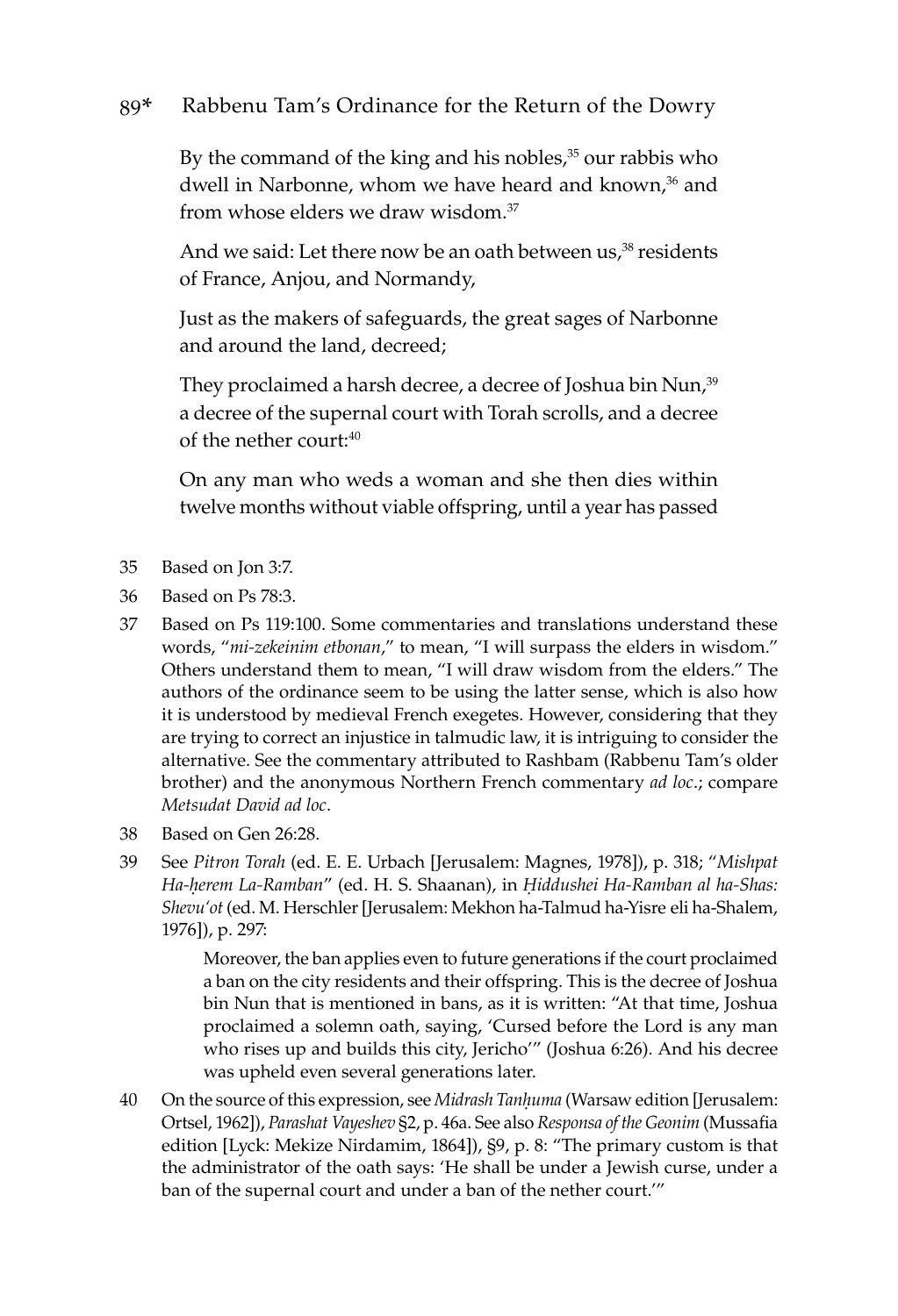since the wedding, that he shall return the entire dowry and the wife's jewelry to her heirs or to the providers of the dowry;

Whatever is left in his hands, which was not spent from the dowry and was not consumed, he shall not cunningly consume; rather, from what is extant, he shall undertake her burial, in accordance with her station.<sup>41</sup>

Whatever is left he shall return within the court's term of thirty days if they claim it from him; until they claim it from him, the decree shall not apply to him—only if he has not returned it, God forbid, thirty days after the claim.

We have further decreed that [the husband] shall never claim from the father-in-law [those portions of the dowry] that have yet to be collected. Even if she died after a year of *nissu'in*, and even if she gave birth.<sup>42</sup>

We, the residents of Troyes and Reims, accept this upon ourselves. We have sent it to those who live nearby, within a day's walk, and they rejoiced over it.

We have issued a ban and decreed upon ourselves, all who join us, and our children, as written above. And it is upon the residents of France, Poitou, Anjou, Normandy, and those who live near to these settlements, within a day's or two days' walking—upon them and their descendants—to uphold this decree.

"For who will eat and who will enjoy"—what the father or he who gave the wife over in marriage gave to the groom, after the death of the wife—"other than me?"43 Shall this other [i.e., the widower] eat and rejoice?

- 41 According to talmudic law, the husband is obligated to pay his wife's funeral expenses because he is her heir. See *b. Ketubbot* 47b. Since the present ordinance nullified the law of the husband's inheritance, the husband, consequently, is not obligated in his wife's funeral expenses. Rather, funeral expenses are limited to sums that are "extant" ("*min ha-nimtsa*"). This clause of the ordinance therefore protects the husband; according to the textual witnesses, it underwent many changes. See Finkelstein, *Self-Government*, 164 nn. 10–12.
- 42 *Shibbolei Ha-leket*, vol. 2 (loc. cit. in n. 34 above) adds "to a male." See below.
- 43 Based on Eccl 2:25. See the commentaries of Rashi and Rashbam *ad loc*.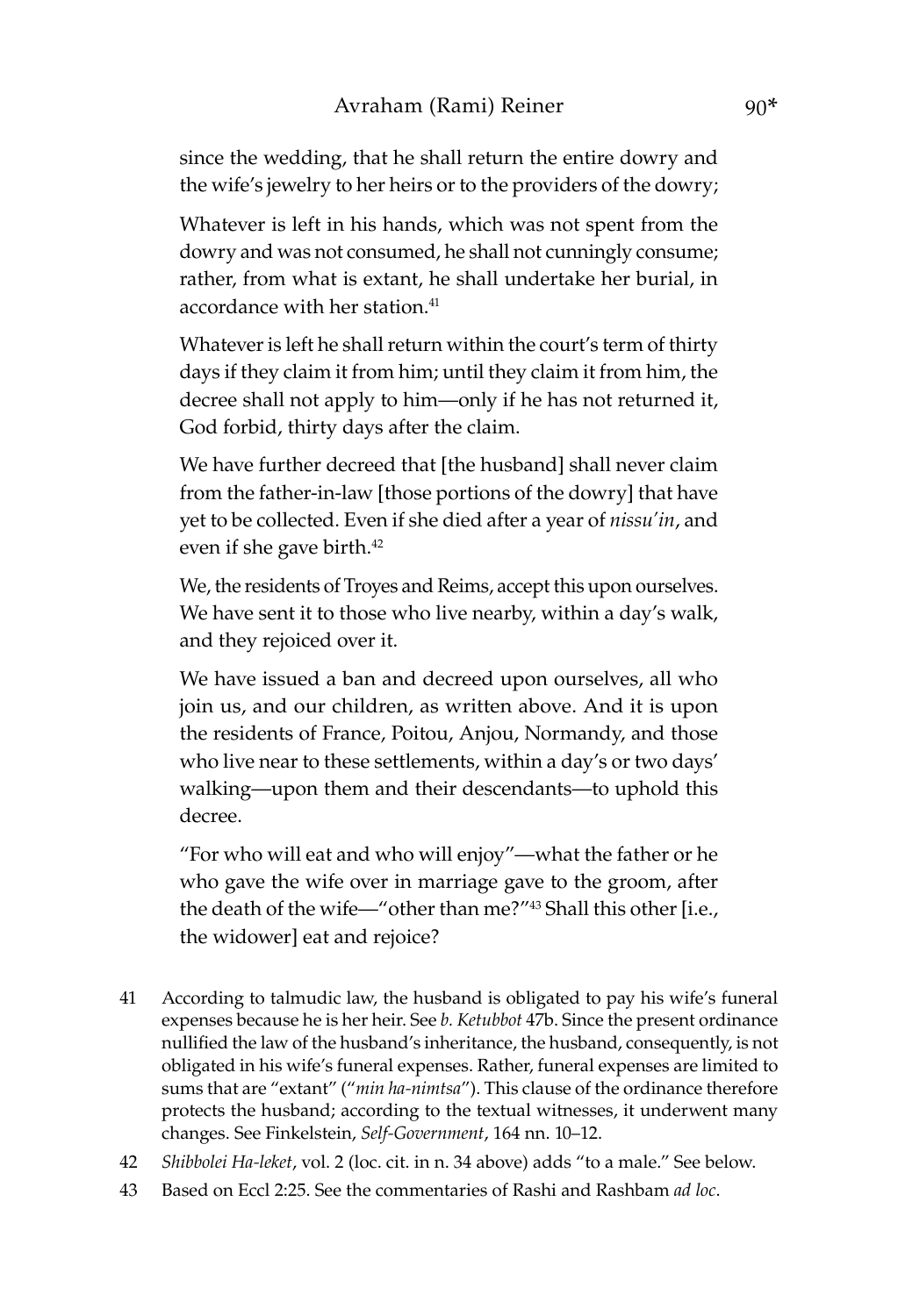We deem one year, and no more, to be fit for this matter, for after a year what one gave is forgotten from the heart and causes no sorrow.<sup>44</sup>

We have signed and sealed what we have decreed.<sup>45</sup>

An analysis of the ordinance and its language indicates that it is primarily devoted to repairing what could not be achieved by means of interpretation. Recall that Rabbenu Tam's interpretation solved the problem faced by a father whose daughter died but who still retained possession of the dowry he promised to his son-in-law. In contrast, the present ordinance relates primarily to a case where the husband already has possession of the dowry, regarding which Rabbenu Tam ordained that when the father and/or provider of the woman's dowry claims the dowry, the husband must return it. It is true that one clause in the text of the ordinance relates to a situation wherein the father is in possession of the dowry at the time of his daughter's death: "We have further decreed that [the husband] shall never claim from the father-in-law<sup>46</sup>

44 Based on Prov 10:22.

45 The signature is not appended to the version of the ordinance that appears in *Sefer Ha-yashar*. *Responsa Maharam* (Prague printing, Mekhon Yerushalayim edition [Jerusalem: Mekhon Yerushalayim, 2014]), §934 and MS Oxford Bodleian 641 have only Rabbenu Tam's signature. *Responsa Maharam* (Cremona 1557 printing, Mekhon Yerushalayim edition [Jerusalem: Mekhon Yerushalayim, 2014]), §72 and MS Montefiore 108, §368, p. 39b have, in addition to Rabbenu Tam's, the signatures of Isaac ben Baruch and Menahem ben Perets, both of whom were disciples of Rabbenu Tam. On them, see Urbach, *Tosafists,* 146–49 and 152–53. In a marginalium on p. 94a of MS Oxford 672, and on p. 111a of the parallel MS Cambridge 71, is a list of signatories that includes: Samuel ben Meir (=Rashbam, Rabbenu Tam's brother); Isaac ben Meir (Rabbenu Tam's brother?); Matityahu ben Ḥayim (whom I have not identified); Elijah ben Ḥayim (whom I have not identified); Menahem ben Avigdor (whom I have not identified, though perhaps he is none other than the Menaḥem ben Perets who signed on the ordinance in the aforementioned manuscripts; see Simcha Emanuel, *Fragments of the Tablets: Lost Books of the Tosaphists* [Jerusalem: Magnes, 2007], 214 n. 116 [Hebrew]); Isaac ben Baruch (the aforementioned disciple of Rabbenu Tam); Isaac ben Samuel (Ri Ha-zaken, the nephew and disciple of Rabbenu Tam); Isaac ben Mordechai (a disciple of Rabbenu Tam; see Urbach, *Tosafists*, 196–99); and Elḥanan ben Isaac (a son and disciple of Ri Ha-zaken; see Urbach, *Tosafists*, 253–60). The presence of the name of Rabbi Isaac ben Meir, the brother and teacher of Rabbenu Tam, on a list comprised of names of Rabbenu Tam's disciples, is puzzling. Perhaps this is also the name of an unknown disciple.

46 Other textual witnesses have: "That the husband shall never demand."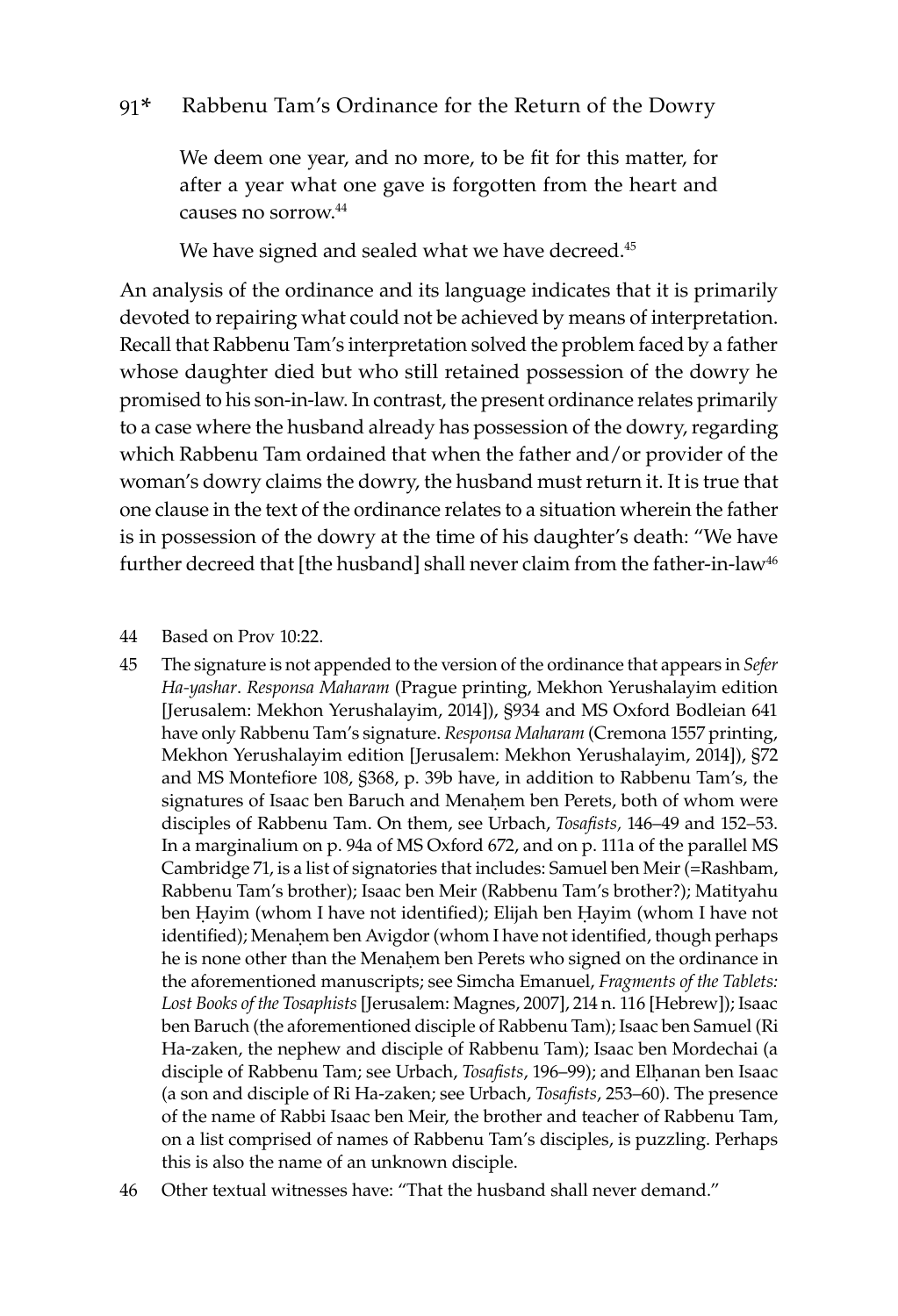[those portions of the dowry] that have yet to be collected. Even if she died after a year of *nissu'in*, and even if she gave birth."

The placement and relative weight of this clause within the body of the ordinance indicates that Rabbenu Tam's main efforts were dedicated to completing what his revolutionary interpretation did not and apparently could not solve. Moreover, in this one clause, Rabbenu Tam goes beyond the implications of his interpretation of the Talmud; under the ordinance, even after a year of marriage, and even when the woman produced offspring, the husband has no right to claim what remains in the father's possession.

It therefore stands to reason that the chronological development of this issue is as follows. First, a halakhic question was posed to Rabbenu Tam. He felt that the accepted law is problematic, and he attempted to offer a new, innovative interpretation of the relevant talmudic passage. This resolved the difficulty faced by the dead wife's father, but Rabbenu Tam was acutely aware that this is a partial solution.<sup>47</sup> The purpose of his ordinance was therefore to address situations that his interpretation could not. We may surmise that the one clause in the ordinance that revisits an issue that seems, at first glance, to have been addressed by his interpretation is actually based on that familiar interpretation and adds new halakhic details to it. It also stands to reason that this clause indicates that once Rabbenu Tam decided to proclaim his ordinance, he retreated from his innovative interpretation. Henceforth, the law that the husband is not entitled to uncollected parts of the dowry would not be based on talmudic interpretation but on the ordinance.<sup>48</sup>

#### 47 For reasons similar to those expressed by Rashba, above, at n. 33.

48 The proposed chronology, according to which the interpretation predates the ordinance, fits with other information as well. The dowry ordinance was made not before the early 1150s, as most of its signatories are from the generation of Rabbenu Tam's disciples, as we saw in n. 45. Among the names of the signatories is also Rabbi Elḥanan ben Isaac (Ri Ha-zaken), who was the son of a disciple of Rabbenu Tam. Ri Ha-zaken was born around 1110, so his son's signature on the ordinance could not have been before 1150 or even a bit later. On the other hand, Rabbenu Tam's exegesis appears in the novellae portion of *Sefer Ha-yashar*, which was first edited in the early 1140s; see Avraham (Rami) Reiner, "Rabbenu Tam: Rabbotav (Ha-Tzarfati'im) Ve-talmidav Benei Ashkenaz" ["Rabbenu Tam: His (French) Masters and German Pupils"] (master's thesis, Hebrew University of Jerusalem, 1997), 8 (Hebrew). As we have seen, this passage was mentioned by Ri Ha-lavan and by Rabbi Zeraḥiah Ha-Levy of Provence, author of *Sefer Hama'or*. As shown by Israel M. Ta-Shma, "*Tzeror He'arot Le-nusaḥ Sefer Ha-yashar Le-Rabbenu Tam*" ["Some Notes on the Text of Rabbenu Tam's *Sefer Ha-yashar*"],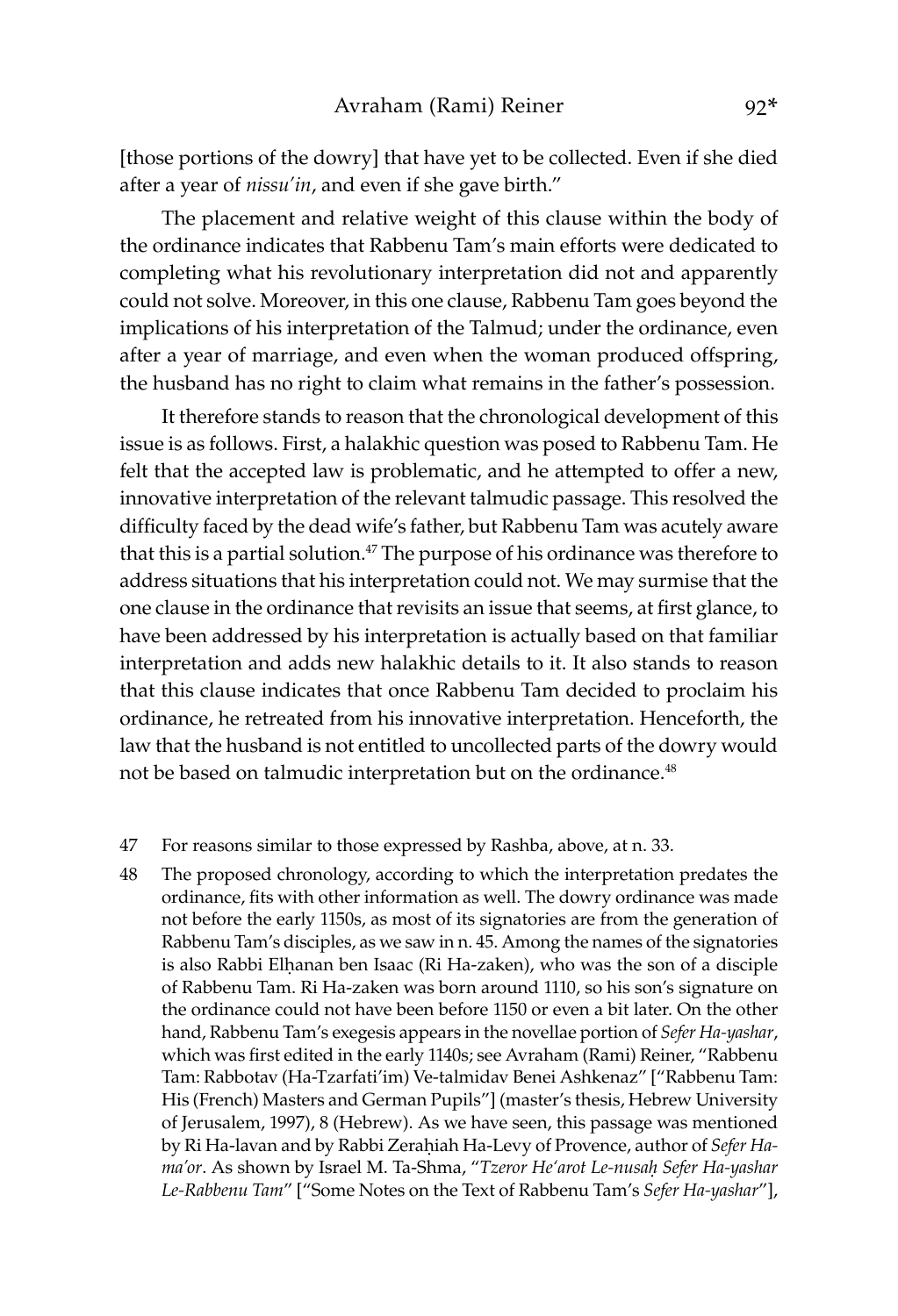### VII. Rabbenu Tam's Encounter with Halakhic *Midrash*

In *Sefer Ha-yashar*, and in several additional manuscripts, the following paragraph appears after the ordinance and signatures:<sup>49</sup>

After the emissaries had gone, Rabbenu Tam sent from Troyes to append to the letter on its way to Anjou:

After this youth left, I recalled what is written in *Torat Kohanim*, and I thanked the Omnipresent that we managed to avoid the curse and to render void its rebukes, rather than being troubled by pursuit of the windborne sound of the rustling of tree-leaves.<sup>50</sup>

For we learned in the portion of the Rebuke (Lev 26:20):<sup>51</sup> "Your strength shall be spent to no purpose'— There is a person who married off his daughter and promised her and gave her a lot of money, but before the seven days of rejoicing are completed his daughter dies. Thus he kills his daughter and loses his money. About this it is stated: 'Your strength shall be spent to no purpose.'"

We are fortunate that we have not endured that curse, and just as we avoided this curse, so shall we avoid all evil decrees, and good news shall be proclaimed to us. Jacob ben Meir.

According to this addendum, Rabbenu Tam recalled the *midrash* with which we began only at a later stage. Instead of being troubled by the fact that he is contradicting and nullifying the economic aspect of a divine curse, he bursts into joyful cheers, declaring: "We are fortunate that we have not endured that

*Meḥkerei Talmud* 2 (1993): 529–30, Rabbi Zeraḥiah used the earliest compendia of *Sefer Ha-yashar*, which were apparently edited by Ri Ha-lavan himself. On this matter, see Reiner, "Rabbenu Tam: His (French) Masters and German Pupils," 97–98. It is thus clear that the interpretation was produced no later than the 1140s, whereas the ordinance was instituted at least a decade later.

- 49 *Sefer Ha-yashar*, *Novellae*, §788, p. 466; *Responsa Maharam*, §934, p. 489; MS Oxford 844, p. 47a; and MS Oxford 641, p. 101a (on which the present transcription is based). See E. Kupfer, *Responsa and Rulings of the Sages of Germany and France* (Jerusalem: Mekize Nirdamim, 1973), 316 (Hebrew).
- 50 Based on Lev 26:36.
- 51 See above, pp. 74–75.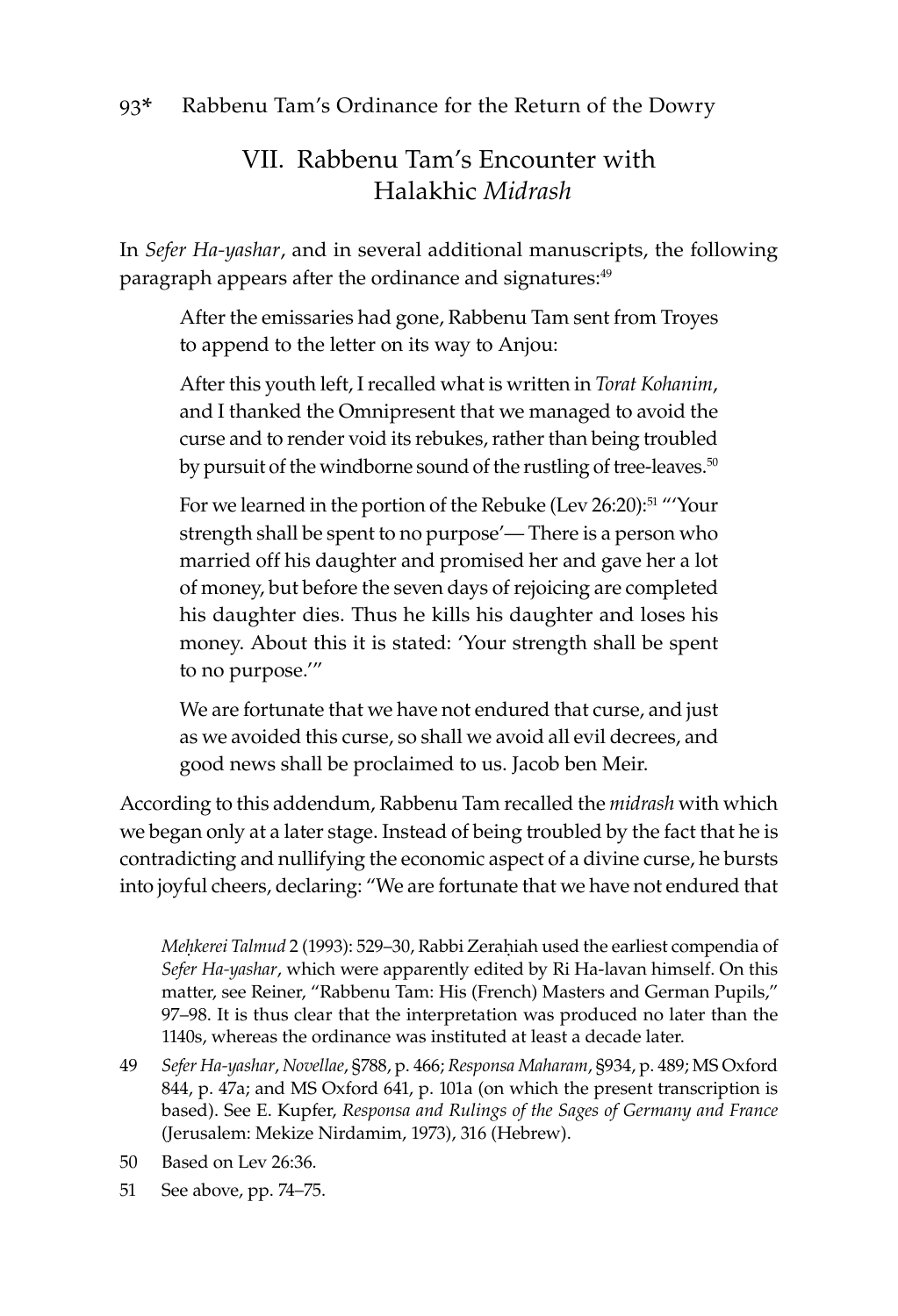curse, and just as we avoided this curse, so shall we avoid all evil decrees, and good news shall be proclaimed to us." Given that the newlywed daughter still lies dead, there is something strange about this celebratory style. It seems that Rabbenu Tam's self-conception and perhaps also his desire for this ordinance to penetrate the communities of France caused him to momentarily forget the fact that the ordinance applies only to tragic cases.<sup>52</sup>

Yet this is not sufficient. It emerges from the aforementioned *midrash* that according to *halakhah*, when a woman dies right after her wedding, her husband is supposed to inherit her. This assumption conflicts fundamentally with Rabbenu Tam's novel interpretation of the talmudic passage in *b. Ketubbot*  47a and indicates that Rabbenu Tam's bold and innovative explanation is incompatible with the implications of other rabbinic sources. The Tosafists addressed this problem, and they answered:

[*Sifra*] accords with Rabbi Nathan. Alternatively, it accords with the Sages and is talking about when the groom is in possession of [the dowry].<sup>53</sup>

That is, Rabbi Nathan's position throughout the talmudic passage, was: "The husband is entitled to these things." *Sifra* accords with the view of Rabbi Nathan, not that of the first Tanna, who the *halakhah* follows according to Rabbenu Tam. The Tosafists alternatively suggest that the *midrash* is speaking specifically about a case where the dowry has already been transferred to the husband's home, where even Rabbenu Tam concedes that the dowry remains in the husband's possession.

These attempts to vindicate Rabbenu Tam from the challenge posed by *Sifra* are attributed to the Tosafists even though the mechanics of the suggested solution were proposed by Rabbenu Tam himself in *Sefer Ha-yashar*, <sup>54</sup> when he preemptively answered another potential challenge to his approach from *b. Ketubbot* 48b. The solution was found, but the question from *Sifra* does

- 52 Rabbi Jacob David Biderman's *Hagahot Maharid* to *Sifra Beḥukkotai* 5:3, cited in Urbach, *Tosafists*, 60 n. 1, states: "It was revealed to me in a dream in the month of Iyar, 5614 (=spring, 1854) that Rabbi Jacob Tam was called "Rabbenu Tam" for this reason—that he made the ordinance to return the dowry and negated the curse of 'Your strength shall be spent (*ve-tam*) to no purpose.'" Doubtlessly, Rabbi Biderman also sensed and addressed the celebratory nature of Rabbenu Tam's words. See also above, n. 1.
- 53 *Tosafot* (*loc. cit.* in n. 12 above), toward the end.
- 54 Above, n. 15.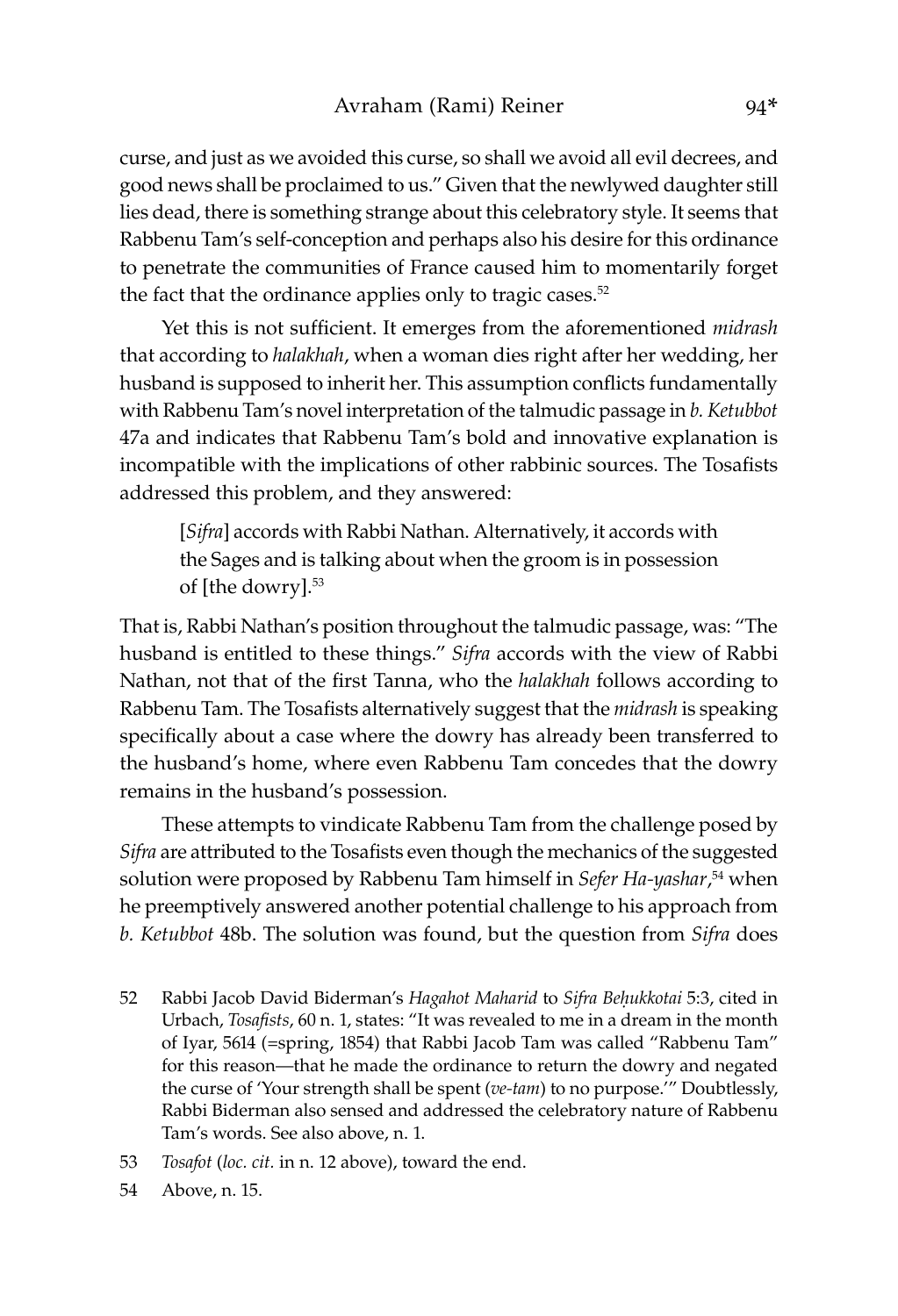not appear in *Sefer Ha-yashar*. When Rabbenu Tam, in his words, "recalled" the *Sifra*, he did not return to connect it to his interpretation of the talmudic passage. Perhaps this, too, indicates that once the ordinance was instituted, he saw it, and not his interpretation of the Talmud, as primary.<sup>55</sup>

### VIII. Postscript: On the Context of the Ordinance

To this point, Rabbenu Tam's dowry ordinance has been examined against the background of his interpretation of the talmudic passage, but I would like to go beyond this. Rabbenu Tam began his ordinance with a somewhat opaque sentence: "By the command of the king and his nobles, our rabbis who dwell in Narbonne, whom we have heard and known, and from whose elders we draw wisdom."<sup>56</sup> The source of the expression "By the command of the king and his nobles" is the proclamation by the king of Nineveh to desist from perpetrating injustice (Jon 3:7). It is thus likely that Rabbenu Tam was alluding to this context.<sup>57</sup> Yet it seems that there is still more here than meets the eye; it is not clear who this king is and what the sages of Narbonne contributed.

Recently, Simcha Emanuel highlighted a responsum of Rabbi Isaac ben Mordechai, a late-thirteenth and early-fourteenth century Provencal sage,<sup>58</sup> that documents a Provencal practice that is similar to the one produced by Rabbenu Tam's ordinance. This is what Rabbi Isaac wrote in a responsum about a case where a woman died soon after her wedding:

Certainly if the husband of Simon's daughter made a Christian *ketubbah* for his wife, that if she dies childless, the property will

- 55 See Kupfer, *Responsa and Rulings* (above, n. 49), 316–17.
- 56 Thus in *Sefer Ha-yashar*, *Novellae*; and *Responsa Maharam*, Cremona (n. 45 above), §72. *Responsa Maharam*, Prague (n. 45 above), §934; MS Oxford 641, p. 101a; and MS Oxford 844, p. 47a, have: "By the command of the king, by decree of our rabbis who dwell in Narbonne."
- 57 I am grateful to my students Shmuel Elikan and Aviad Goldman for illuminating the broader context of this scriptural inset.
- 58 Simcha Emanuel, "The Struggle for Proven�al Halakhic Independence in the Thirteenth Century," *Hispania Judaica Bulletin* 9 (2013): 11–14. On the life of Rabbi Isaac, see Pinchas Roth, "Later Proven�al Sages – Jewish Law (Halakhah) and Rabbis in Southern France, 1215–1348" (Ph.D. diss., Hebrew University, 2012), 159–73 (Hebrew).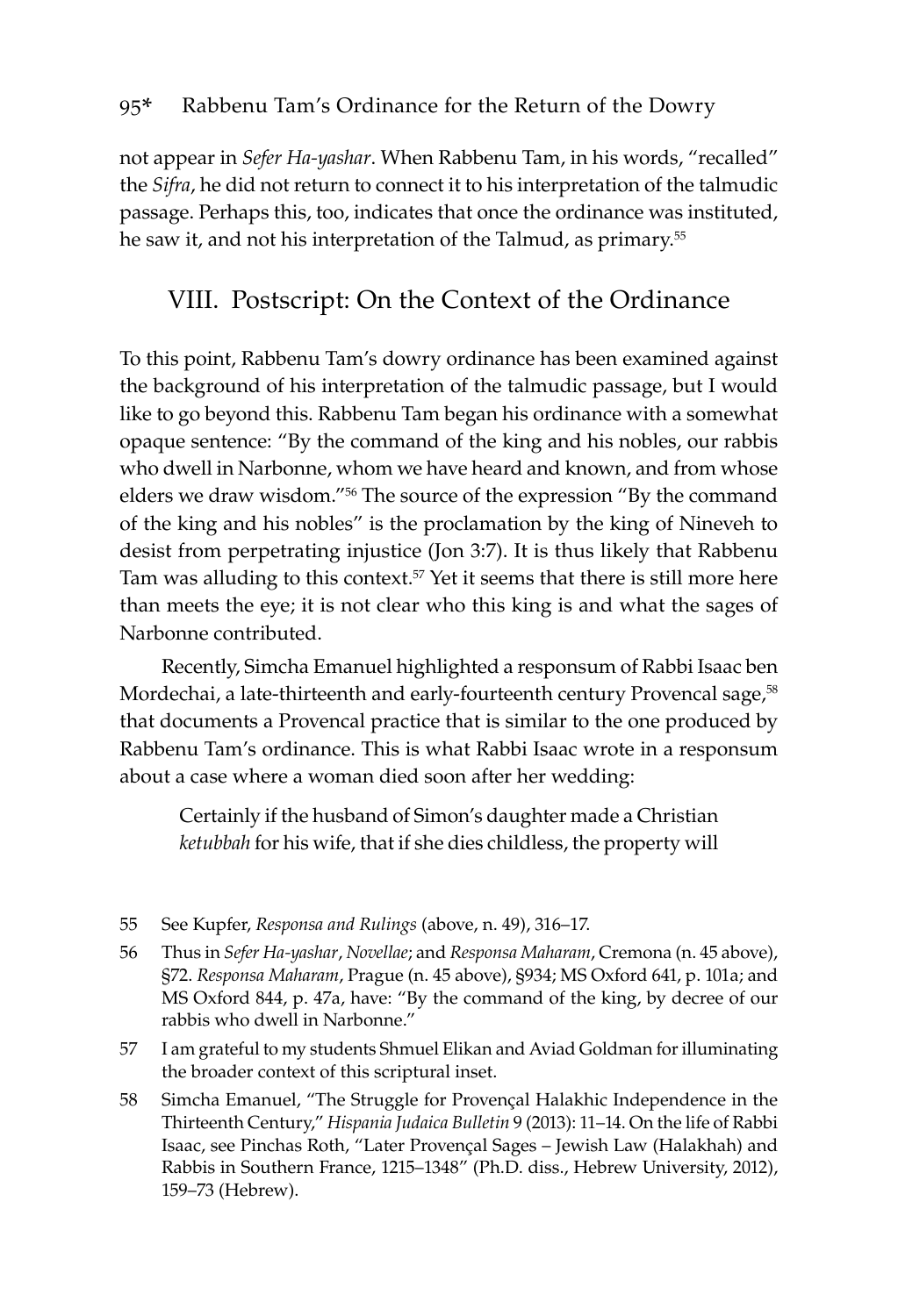revert, it stands to reason that the property should revert to whoever mortgaged himself by means of the Christian contract that he made [i.e., to the providers of Shimon's daughter's *ketubbah*, not to the husband—R.R.]…. Nevertheless, the man, the husband of the dead woman, gets nothing….

Rabbenu Meshulam of Narbonne wrote further that even if he did not write it, it is as though he had.<sup>59</sup>

The "Christian *ketubbah*" mentioned in this responsum refers to a contract that was used in Christian Provence and adopted by their neighbors, the Jews of Provence. According to this marriage contract, when a woman dies childless, her dowry reverts to whoever provided the dowry. For our purposes, it is significant that the legal results of writing a "Christian *ketubbah*" obtain, according to Rabbenu Meshulam of Narbonne, even if this "Christian *ketubbah*" was not written or signed. As the respondent explains:

Regarding what Rabbenu Meshulam wrote, that even if he did not write it, it is as though he had written it: his reasoning seems to be that in his place, the land of Provence, they usually wrote this, so for them it became like a stipulation of the *ketubbah*. And we say that a stipulation of the *ketubbah*, even if it was not written, it is as though it was written. $60$ 

It is therefore clear that Rabbi Isaac ben Mordechai viewed Provence as a region where this issue was governed not only by a condition stipulated voluntarily by the husband, but by a quasi-legislated status based on the prevalence of the Christian *ketubbah* among Provencal Jews.61 This prevalence, according

- 59 "A Responsum of Rabbi Isaac ben Mordechai of the Provencal Sages," ed. S. E. Stern, in *Sakkotah Le-roshi: In Memory of Rabbi Elazar Menaḥem Man Shach*, ed. Y. Bergman (Bene Berak: Mekhon Zikhron Avi Ezri, 2002), 535–37 (Hebrew).
- 60 Ibid., 539.
- 61 See also *Sefer Ha-itur* (ed. M. Yona [New York: Hotsa'at ha-Aḳademyah ha-Ameriḳanit le-maddaʻe ha-Yahadut, 1956]), letter *kaf* – *ketubbot*, p. 30d, which likewise implies that the practice of returning the dowry was upheld unless otherwise stipulated in the *ketubbah*. However, the rationale provided by *Sefer Ha-itur* is an internal, Jewish one: "A person does not consider his own misfortune." It therefore stands to reason that the conduit of Rabbenu Tam's familiarity with the Provencal custom was Rabbenu Meshulam, not the later *Sefer Ha-itur*. On this, see Shalem Yahalom, "The Dowry Return Edict of R. Tam in Medieval Europe," *European Journal of Jewish Studies* 12 (2018): 140.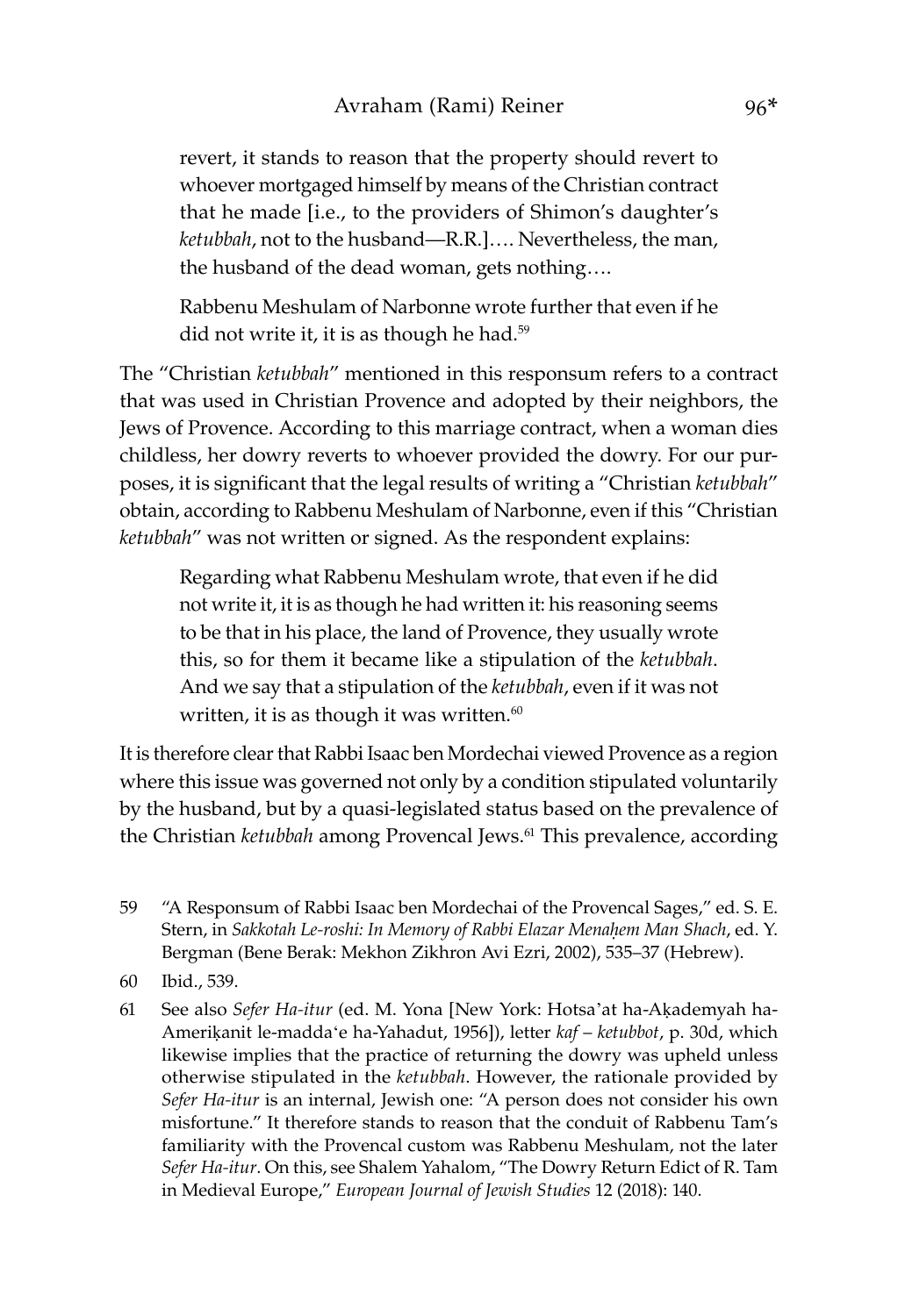to Rabbenu Meshulam, transformed the stipulation into an obligation, so if and when a woman died without children, her widowed husband had to return her dowry to those who provided it, even if it was not stipulated in a "Christian *ketubbah*." The effects were thus similar to those of Rabbenu Tam's ordinance. The similarity between Rabbenu Tam's ordinance and halakhic practice in Narbonne is clear, and it therefore stands to reason that this is what Rabbenu Tam had in mind when he based his ordinance on "our rabbis who dwell in Narbonne."<sup>62</sup>

Moreover, the expression with which Rabbenu Tam began his ordinance, "By the command of the king," has additional significance as well. As Simcha Emanuel has shown, a clause whose content is identical with that of Rabbenu Tam's ordinance appears in the *Codex Justinianus*, which had a great deal of influence in southern France in this period.<sup>63</sup> It seems likely, then, that Rabbenu Tam knew of the Provencal Jewish practice, and of the fact that it was related to the practices of local Christians and anchored in the *Codex*  Justinianus,<sup>64</sup> from his disputant, Rabbenu Meshulam.<sup>65</sup> It therefore seems

- 62 The "Rabbi Meshulam of Narbonne" mentioned in the responsum of Rabbi Isaac ben Mordechai seems to be Meshulam ben Nathan of Melun, who was born and spent his early career in Narbonne. See Avraham (Rami) Reiner, "Exegesis and Halakhah: A Reconsideration of the Polemic between Rabbenu Tam and Rabbenu Meshulam," *Shenaton Ha-Mishpat Ha-Ivri* 21 (1998–2000): 207–8 (Hebrew) and nn. *ad loc*. There is support for this contention in *Mordekhai* on *Ketubbot*, §155; after summarizing the ordinance of Rabbenu Tam, it states: "Even though Rabbenu Meshulam brought proof from the *midrash*—'Your strength shall be spent to no purpose' refers to a sage who marries off his daughter, etc.—Rabbenu Tam answered that this is talking about, for instance, where the groom is already in possession of the money, in which case we do not take it away from him." Rabbenu Meshulam's question cannot be understood as a challenge to Rabbenu Tam's ordinance; presumably it was directed against his talmudic interpretation, as in *Tosafot*. On this, see Kupfer, *Responsa and Rulings*, 316. In any event, Meshulam ben Nathan debated the issue of dowries with Rabbenu Tam, so we can surmise that he is the same person who asserted that the Christian *ketubbah* is not only a stipulation but the law.
- 63 See Emanuel, "Proven�al Halakhic Independence," 12 and n. 16.
- 64 On the relationship between the *Codex Justinianus* and medieval European law, and Provencal law in particular, see Yahalom, "Dowry," 142 n. 17, and the references listed there.
- 65 See above, n. 62.